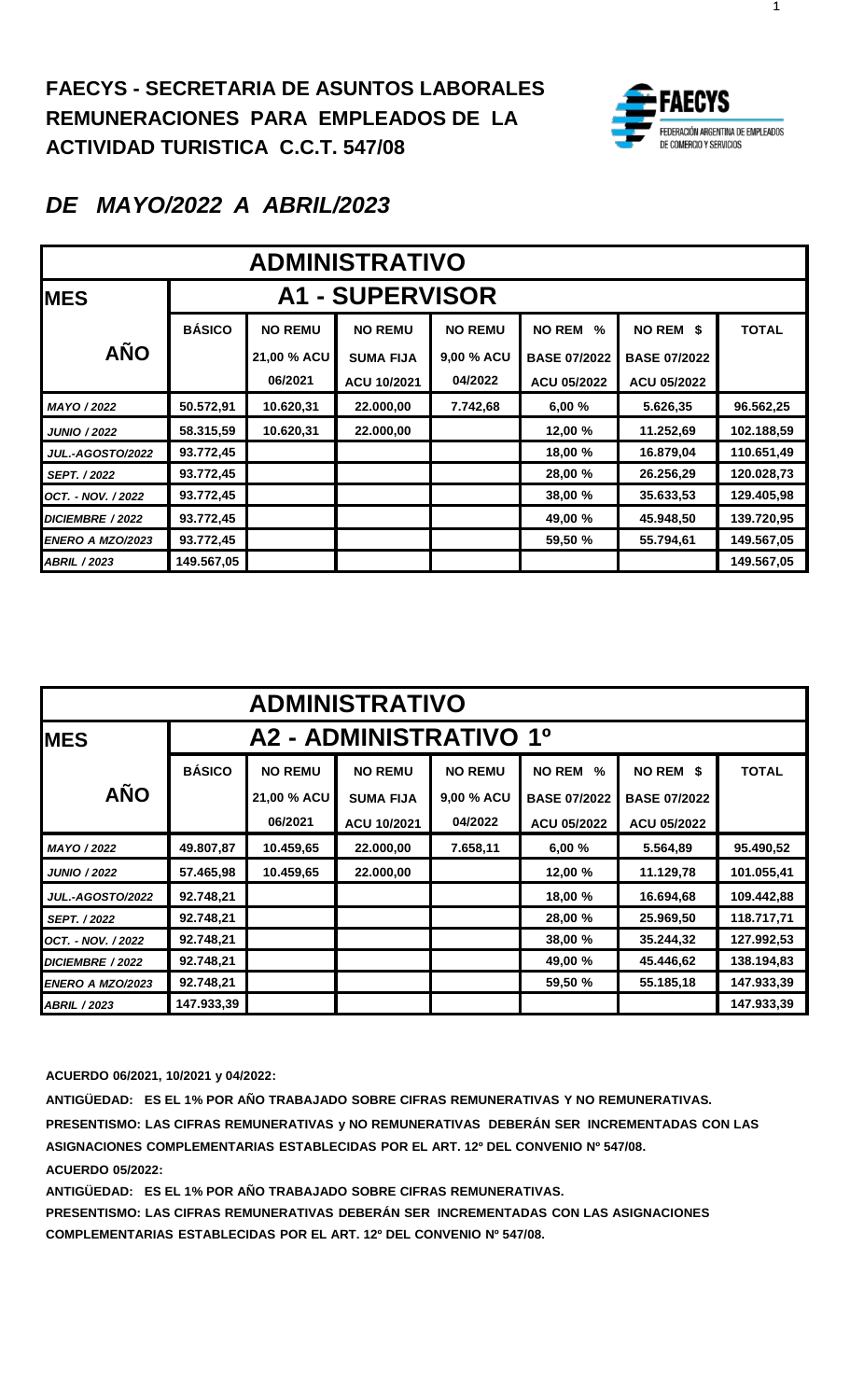

| <b>ADMINISTRATIVO</b>   |               |                |                        |                |                       |                     |              |  |  |
|-------------------------|---------------|----------------|------------------------|----------------|-----------------------|---------------------|--------------|--|--|
| <b>MES</b>              |               |                | A3 - ADMINISTRATIVO 2º |                |                       |                     |              |  |  |
|                         | <b>BÁSICO</b> | <b>NO REMU</b> | <b>NO REMU</b>         | <b>NO REMU</b> | <b>NO REM</b><br>$\%$ | NO REM \$           | <b>TOTAL</b> |  |  |
| <b>AÑO</b>              |               | 21,00 % ACU    | <b>SUMA FIJA</b>       | 9,00 % ACU     | <b>BASE 07/2022</b>   | <b>BASE 07/2022</b> |              |  |  |
|                         |               | 06/2021        | ACU 10/2021            | 04/2022        | <b>ACU 05/2022</b>    | <b>ACU 05/2022</b>  |              |  |  |
| MAYO / 2022             | 49.286,01     | 10.350,06      | 22.000,00              | 7.600,42       | 6,00%                 | 5.522,97            | 94.759,46    |  |  |
| <b>JUNIO / 2022</b>     | 56.886,43     | 10.350,06      | 22.000,00              |                | 12,00 %               | 11.045,94           | 100.282,44   |  |  |
| <b>JUL.-AGOSTO/2022</b> | 92.049,54     |                |                        |                | 18,00 %               | 16.568,92           | 108.618,46   |  |  |
| <b>SEPT. / 2022</b>     | 92.049,54     |                |                        |                | 28,00 %               | 25.773,87           | 117.823,41   |  |  |
| OCT. - NOV. / 2022      | 92.049,54     |                |                        |                | 38,00 %               | 34.978,83           | 127.028,36   |  |  |
| DICIEMBRE / 2022        | 92.049,54     |                |                        |                | 49,00 %               | 45.104,27           | 137.153,81   |  |  |
| ENERO A MZO/2023        | 92.049,54     |                |                        |                | 59,50 %               | 54.769,48           | 146.819,02   |  |  |
| <b>ABRIL / 2023</b>     | 146.819,02    |                |                        |                |                       |                     | 146.819,02   |  |  |

| <b>ADMINISTRATIVO</b>   |               |                                    |                           |                |                       |                     |              |  |  |  |
|-------------------------|---------------|------------------------------------|---------------------------|----------------|-----------------------|---------------------|--------------|--|--|--|
| <b>IMES</b>             |               |                                    | <b>A4 - RECEPCIONISTA</b> |                |                       |                     |              |  |  |  |
|                         | <b>BÁSICO</b> | <b>NO REMU</b>                     | <b>NO REMU</b>            | <b>NO REMU</b> | <b>NO REM</b><br>$\%$ | NO REM \$           | <b>TOTAL</b> |  |  |  |
| <b>AÑO</b>              |               | 21,00 % ACU                        | <b>SUMA FIJA</b>          | 9,00 % ACU     | <b>BASE 07/2022</b>   | <b>BASE 07/2022</b> |              |  |  |  |
|                         |               | 06/2021                            | ACU 10/2021               | 04/2022        | <b>ACU 05/2022</b>    | <b>ACU 05/2022</b>  |              |  |  |  |
| MAYO / 2022             | 48.451,39     | 10.174,79                          | 22.000,00                 | 7.508,16       | 6,00%                 | 5.455,93            | 93.590,27    |  |  |  |
| <b>JUNIO / 2022</b>     | 55.959,55     | 10.174,79                          | 22.000,00                 |                | 12,00 %               | 10.911,86           | 99.046,20    |  |  |  |
| <b>JUL.-AGOSTO/2022</b> | 90.932,15     |                                    |                           |                | 18,00 %               | 16.367,79           | 107.299,93   |  |  |  |
| <b>SEPT. / 2022</b>     | 90.932,15     |                                    |                           |                | 28,00 %               | 25.461,00           | 116.393,15   |  |  |  |
| OCT. - NOV. / 2022      | 90.932,15     |                                    |                           |                | 38,00 %               | 34.554,22           | 125.486,36   |  |  |  |
| DICIEMBRE / 2022        | 90.932,15     |                                    |                           |                | 49,00 %               | 44.556,75           | 135.488,90   |  |  |  |
| <b>ENERO A MZO/2023</b> | 90.932,15     | 59,50 %<br>54.104,63<br>145.036,77 |                           |                |                       |                     |              |  |  |  |
| <b>ABRIL / 2023</b>     | 145.036,77    |                                    |                           |                |                       |                     | 145.036,77   |  |  |  |

**ACUERDO 06/2021, 10/2021 y 04/2022:**

**ANTIGÜEDAD: ES EL 1% POR AÑO TRABAJADO SOBRE CIFRAS REMUNERATIVAS Y NO REMUNERATIVAS. PRESENTISMO: LAS CIFRAS REMUNERATIVAS y NO REMUNERATIVAS DEBERÁN SER INCREMENTADAS CON LAS ASIGNACIONES COMPLEMENTARIAS ESTABLECIDAS POR EL ART. 12º DEL CONVENIO Nº 547/08. ACUERDO 05/2022:**

**ANTIGÜEDAD: ES EL 1% POR AÑO TRABAJADO SOBRE CIFRAS REMUNERATIVAS.**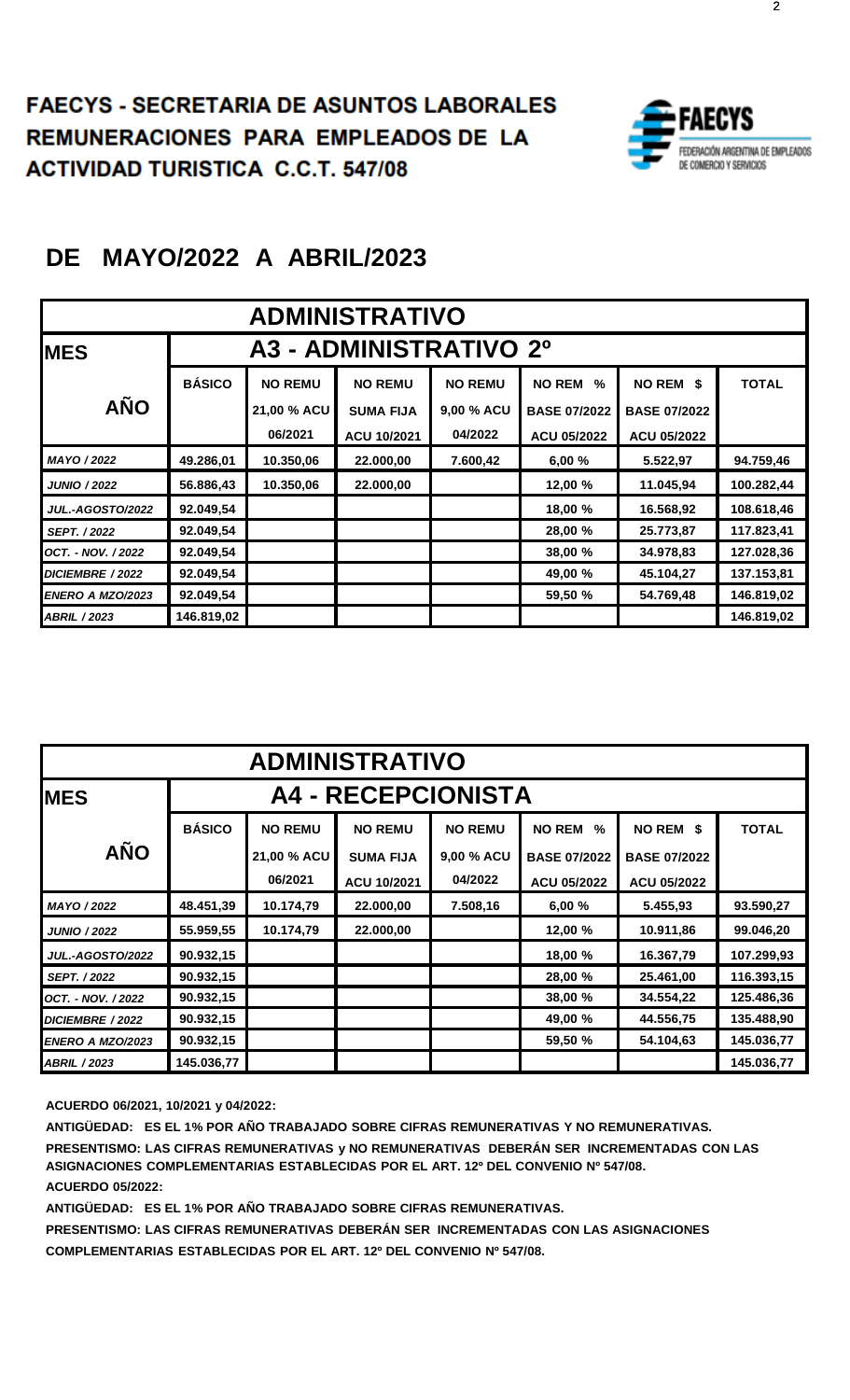

## **DE MAYO/2022 A ABRIL/2023**

| <b>ADMINISTRATIVO</b>   |                    |                |                  |                |                       |                     |              |  |  |  |
|-------------------------|--------------------|----------------|------------------|----------------|-----------------------|---------------------|--------------|--|--|--|
| <b>IMES</b>             | <b>A5 - CADETE</b> |                |                  |                |                       |                     |              |  |  |  |
|                         | <b>BÁSICO</b>      | <b>NO REMU</b> | <b>NO REMU</b>   | <b>NO REMU</b> | <b>NO REM</b><br>$\%$ | NO REM \$           | <b>TOTAL</b> |  |  |  |
| <b>AÑO</b>              |                    | 21,00 % ACU    | <b>SUMA FIJA</b> | 9,00 % ACU     | <b>BASE 07/2022</b>   | <b>BASE 07/2022</b> |              |  |  |  |
|                         |                    | 06/2021        | ACU 10/2021      | 04/2022        | ACU 05/2022           | <b>ACU 05/2022</b>  |              |  |  |  |
| MAYO / 2022             | 48.242,73          | 10.130,97      | 22.000,00        | 7.485,09       | 6,00%                 | 5.439,17            | 93.297,96    |  |  |  |
| <b>JUNIO / 2022</b>     | 55.727,82          | 10.130,97      | 22.000,00        |                | 12,00 %               | 10.878,33           | 98.737,13    |  |  |  |
| <b>JUL.-AGOSTO/2022</b> | 90.652,79          |                |                  |                | 18,00 %               | 16.317,50           | 106.970,29   |  |  |  |
| <b>SEPT. / 2022</b>     | 90.652,79          |                |                  |                | 28,00 %               | 25.382,78           | 116.035,57   |  |  |  |
| OCT. - NOV. / 2022      | 90.652,79          |                |                  |                | 38,00 %               | 34.448,06           | 125.100,85   |  |  |  |
| DICIEMBRE / 2022        | 90.652,79          |                |                  |                | 49,00 %               | 44.419,87           | 135.072,66   |  |  |  |
| <b>ENERO A MZO/2023</b> | 90.652,79          |                |                  |                | 59,50 %               | 53.938,41           | 144.591,20   |  |  |  |
| <b>ABRIL / 2023</b>     | 144.591,20         |                |                  |                |                       |                     | 144.591,20   |  |  |  |

| <b>ADMINISTRATIVO</b>   |               |                               |                                    |                              |                                              |                                  |              |  |  |
|-------------------------|---------------|-------------------------------|------------------------------------|------------------------------|----------------------------------------------|----------------------------------|--------------|--|--|
| <b>IMES</b>             |               |                               | A6 - MAESTRANZA                    |                              |                                              |                                  |              |  |  |
| <b>AÑO</b>              | <b>BÁSICO</b> | <b>NO REMU</b><br>21,00 % ACU | <b>NO REMU</b><br><b>SUMA FIJA</b> | <b>NO REMU</b><br>9,00 % ACU | <b>NO REM</b><br>$\%$<br><b>BASE 07/2022</b> | NO REM \$<br><b>BASE 07/2022</b> | <b>TOTAL</b> |  |  |
|                         |               | 06/2021                       | ACU 10/2021                        | 04/2022                      | <b>ACU 05/2022</b>                           | <b>ACU 05/2022</b>               |              |  |  |
| MAYO / 2022             | 47.859,89     | 10.050,58                     | 22.000,00                          | 7.442,77                     | 6,00%                                        | 5.408,42                         | 92.761,66    |  |  |
| <b>JUNIO / 2022</b>     | 55.302,66     | 10.050,58                     | 22.000,00                          |                              | 12,00 %                                      | 10.816,83                        | 98.170,07    |  |  |
| <b>JUL.-AGOSTO/2022</b> | 90.140,25     |                               |                                    |                              | 18,00 %                                      | 16.225,25                        | 106.365,50   |  |  |
| <b>SEPT. / 2022</b>     | 90.140,25     |                               |                                    |                              | 28,00 %                                      | 25.239,27                        | 115.379,52   |  |  |
| OCT. - NOV. / 2022      | 90.140,25     |                               |                                    |                              | 38,00 %                                      | 34.253,30                        | 124.393,55   |  |  |
| DICIEMBRE / 2022        | 90.140,25     |                               |                                    |                              | 49,00 %                                      | 44.168,72                        | 134.308,97   |  |  |
| ENERO A MZO/2023        | 90.140,25     |                               |                                    |                              | 59,50 %                                      | 53.633,45                        | 143.773.70   |  |  |
| <b>ABRIL / 2023</b>     | 143.773,70    |                               |                                    |                              |                                              |                                  | 143.773,70   |  |  |

**ACUERDO 06/2021, 10/2021 y 04/2022:**

**ANTIGÜEDAD: ES EL 1% POR AÑO TRABAJADO SOBRE CIFRAS REMUNERATIVAS Y NO REMUNERATIVAS. PRESENTISMO: LAS CIFRAS REMUNERATIVAS y NO REMUNERATIVAS DEBERÁN SER INCREMENTADAS CON LAS ASIGNACIONES COMPLEMENTARIAS ESTABLECIDAS POR EL ART. 12º DEL CONVENIO Nº 547/08. ACUERDO 05/2022:**

**ANTIGÜEDAD: ES EL 1% POR AÑO TRABAJADO SOBRE CIFRAS REMUNERATIVAS.**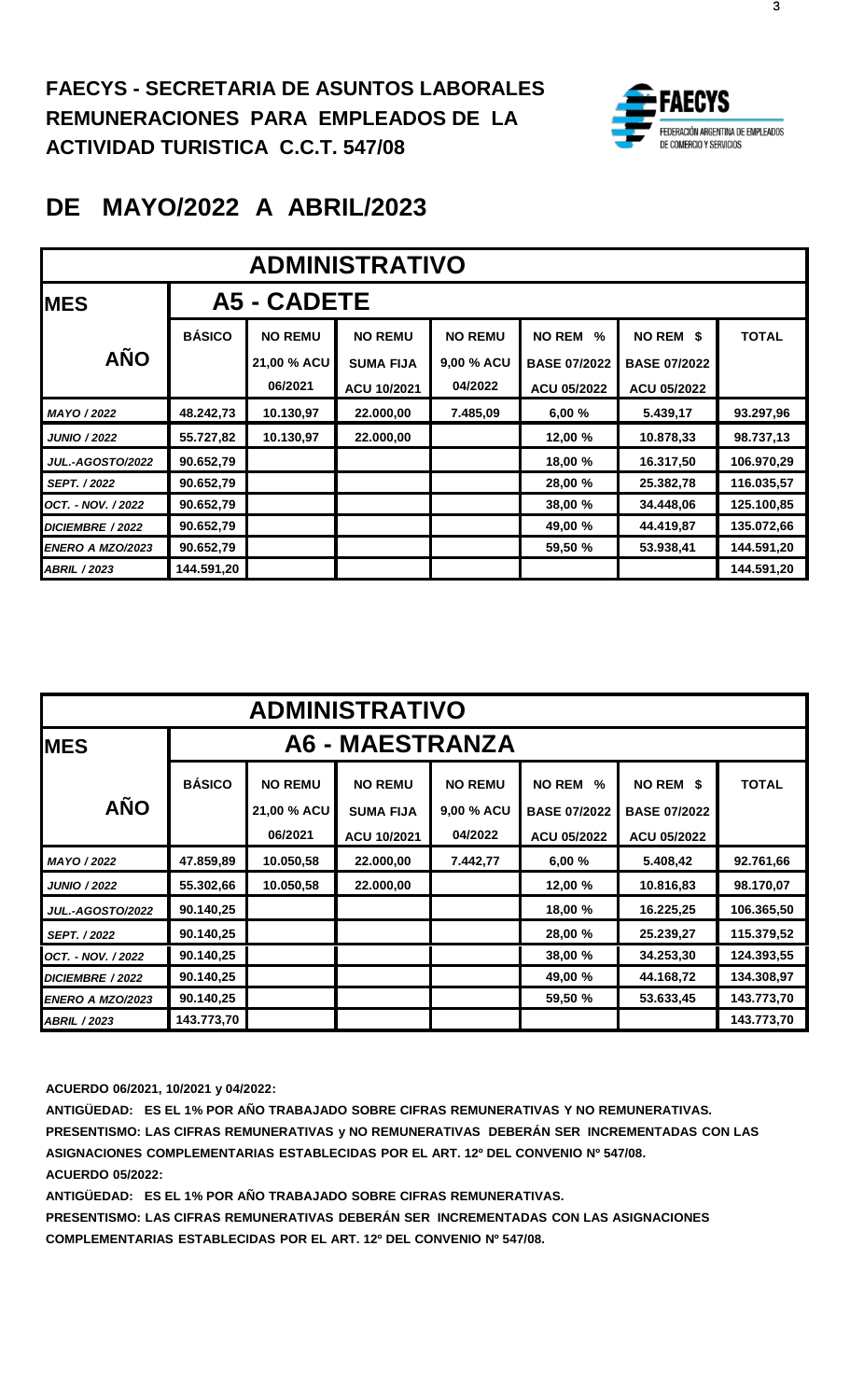#### **FAECYS - SECRETARIA DE ASUNTOS LABORALES REMUNERACIONES PARA EMPLEADOS DE LA EMUNERACIONES PARA EMPLEADOS DE LA ACTIVIDAD TURISTICA C.C.T. 547/08**



## **DE MAYO/2022 A ABRIL/2023**

| <b>VENDEDOR</b>         |               |                |                        |                |                       |                     |              |  |
|-------------------------|---------------|----------------|------------------------|----------------|-----------------------|---------------------|--------------|--|
| <b>MES</b>              |               |                | <b>B1 - SUPERVISOR</b> |                |                       |                     |              |  |
|                         | <b>BÁSICO</b> | <b>NO REMU</b> | <b>NO REMU</b>         | <b>NO REMU</b> | <b>NO REM</b><br>$\%$ | NO REM \$           | <b>TOTAL</b> |  |
| <b>AÑO</b>              |               | 21,00 % ACU    | <b>SUMA FIJA</b>       | 9,00 % ACU     | <b>BASE 07/2022</b>   | <b>BASE 07/2022</b> |              |  |
|                         |               | 06/2021        | ACU 10/2021            | 04/2022        | <b>ACU 05/2022</b>    | <b>ACU 05/2022</b>  |              |  |
| MAYO / 2022             | 50.572,91     | 10.620,31      | 22.000,00              | 7.742,68       | 6,00%                 | 5.626,35            | 96.562,25    |  |
| <b>JUNIO / 2022</b>     | 58.315,59     | 10.620,31      | 22.000,00              |                | 12,00 %               | 11.252,69           | 102.188,59   |  |
| <b>JUL.-AGOSTO/2022</b> | 93.772,45     |                |                        |                | 18,00 %               | 16.879,04           | 110.651,49   |  |
| <b>SEPT. / 2022</b>     | 93.772,45     |                |                        |                | 28,00 %               | 26.256,29           | 120.028,73   |  |
| OCT. - NOV. / 2022      | 93.772,45     |                |                        |                | 38,00 %               | 35.633,53           | 129.405,98   |  |
| DICIEMBRE / 2022        | 93.772,45     |                |                        |                | 49,00 %               | 45.948,50           | 139.720,95   |  |
| <b>ENERO A MZO/2023</b> | 93.772,45     |                |                        |                | 59,50 %               | 55.794,61           | 149.567,05   |  |
| <b>ABRIL / 2023</b>     | 149.567,05    |                |                        |                |                       |                     | 149.567,05   |  |

| <b>VENDEDOR</b>         |               |                |                         |                |                     |                     |              |  |  |
|-------------------------|---------------|----------------|-------------------------|----------------|---------------------|---------------------|--------------|--|--|
| <b>MES</b>              |               |                | <b>B2 - 1º VENDEDOR</b> |                |                     |                     |              |  |  |
|                         | <b>BÁSICO</b> | <b>NO REMU</b> | <b>NO REMU</b>          | <b>NO REMU</b> | <b>NO REM</b><br>%  | NO REM \$           | <b>TOTAL</b> |  |  |
| <b>AÑO</b>              |               | 21,00 % ACU    | <b>SUMA FIJA</b>        | 9,00 % ACU     | <b>BASE 07/2022</b> | <b>BASE 07/2022</b> |              |  |  |
|                         |               | 06/2021        | ACU 10/2021             | 04/2022        | <b>ACU 05/2022</b>  | ACU 05/2022         |              |  |  |
| MAYO / 2022             | 49.807,87     | 10.459,65      | 22.000,00               | 7.658,11       | 6,00%               | 5.564,89            | 95.490,52    |  |  |
| <b>JUNIO / 2022</b>     | 57.465,98     | 10.459,65      | 22.000,00               |                | 12,00 %             | 11.129,78           | 101.055,41   |  |  |
| <b>JUL.-AGOSTO/2022</b> | 92.748,21     |                |                         |                | 18,00 %             | 16.694,68           | 109.442,88   |  |  |
| SEPT. / 2022            | 92.748,21     |                |                         |                | 28,00 %             | 25.969,50           | 118.717,71   |  |  |
| OCT. - NOV. / 2022      | 92.748,21     |                |                         |                | 38,00 %             | 35.244,32           | 127.992,53   |  |  |
| DICIEMBRE / 2022        | 92.748,21     |                |                         |                | 49,00 %             | 45.446,62           | 138.194,83   |  |  |
| <b>ENERO A MZO/2023</b> | 92.748,21     |                |                         |                | 59,50 %             | 55.185,18           | 147.933,39   |  |  |
| <b>ABRIL / 2023</b>     | 147.933,39    |                |                         |                |                     |                     | 147.933.39   |  |  |

**ACUERDO 06/2021, 10/2021 y 04/2022:**

**ANTIGÜEDAD: ES EL 1% POR AÑO TRABAJADO SOBRE CIFRAS REMUNERATIVAS Y NO REMUNERATIVAS. PRESENTISMO: LAS CIFRAS REMUNERATIVAS y NO REMUNERATIVAS DEBERÁN SER INCREMENTADAS CON LAS ASIGNACIONES COMPLEMENTARIAS ESTABLECIDAS POR EL ART. 12º DEL CONVENIO Nº 547/08. ACUERDO 05/2022:**

**ANTIGÜEDAD: ES EL 1% POR AÑO TRABAJADO SOBRE CIFRAS REMUNERATIVAS.**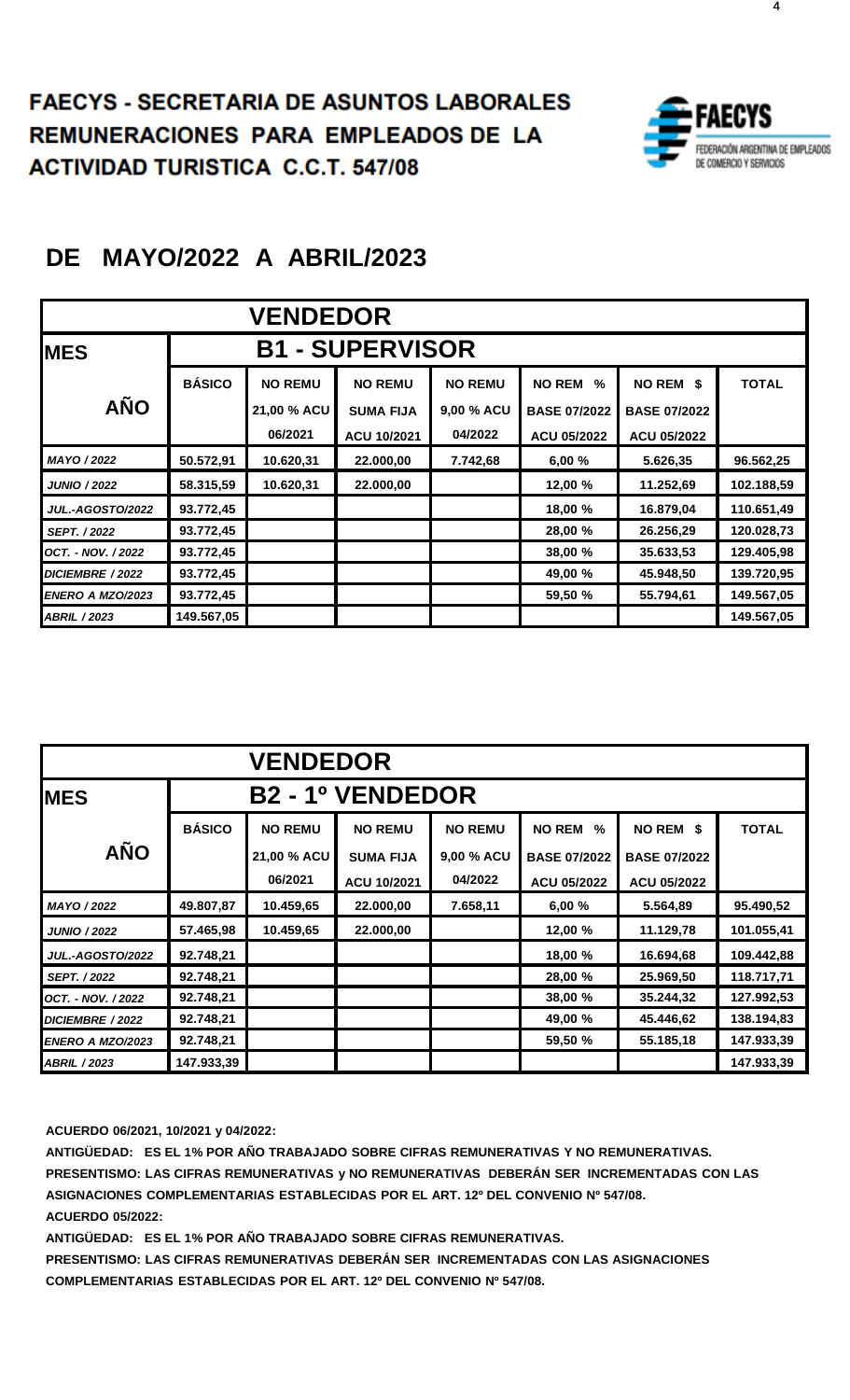

|                         | <b>VENDEDOR</b> |                |                         |                |                       |                     |              |  |  |  |
|-------------------------|-----------------|----------------|-------------------------|----------------|-----------------------|---------------------|--------------|--|--|--|
| <b>IMES</b>             |                 |                | <b>B3 - 2º VENDEDOR</b> |                |                       |                     |              |  |  |  |
|                         | <b>BÁSICO</b>   | <b>NO REMU</b> | <b>NO REMU</b>          | <b>NO REMU</b> | <b>NO REM</b><br>$\%$ | NO REM \$           | <b>TOTAL</b> |  |  |  |
| <b>AÑO</b>              |                 | 21,00 % ACU    | <b>SUMA FIJA</b>        | 9,00 % ACU     | <b>BASE 07/2022</b>   | <b>BASE 07/2022</b> |              |  |  |  |
|                         |                 | 06/2021        | ACU 10/2021             | 04/2022        | <b>ACU 05/2022</b>    | <b>ACU 05/2022</b>  |              |  |  |  |
| MAYO / 2022             | 49.460,00       | 10.386,60      | 22.000,00               | 7.619,65       | 6,00%                 | 5.536,95            | 95.003,20    |  |  |  |
| <b>JUNIO / 2022</b>     | 57.079,65       | 10.386,60      | 22.000,00               |                | 12,00 %               | 11.073,90           | 100.540,15   |  |  |  |
| <b>JUL.-AGOSTO/2022</b> | 92.282,48       |                |                         |                | 18,00 %               | 16.610,85           | 108.893,33   |  |  |  |
| <b>SEPT. / 2022</b>     | 92.282,48       |                |                         |                | 28,00 %               | 25.839,09           | 118.121,58   |  |  |  |
| OCT. - NOV. / 2022      | 92.282,48       |                |                         |                | 38,00 %               | 35.067,34           | 127.349,82   |  |  |  |
| DICIEMBRE / 2022        | 92.282,48       |                |                         |                | 49,00 %               | 45.218,42           | 137.500,90   |  |  |  |
| ENERO A MZO/2023        | 92.282,48       |                |                         |                | 59,50 %               | 54.908,08           | 147.190,56   |  |  |  |
| <b>ABRIL / 2023</b>     | 147.190,56      |                |                         |                |                       |                     | 147.190,56   |  |  |  |

| <b>VENDEDOR</b>         |               |                |                      |                |                       |                     |              |  |  |
|-------------------------|---------------|----------------|----------------------|----------------|-----------------------|---------------------|--------------|--|--|
| <b>IMES</b>             |               |                | <b>B4 - PROMOTOR</b> |                |                       |                     |              |  |  |
|                         | <b>BÁSICO</b> | <b>NO REMU</b> | <b>NO REMU</b>       | <b>NO REMU</b> | <b>NO REM</b><br>$\%$ | NO REM \$           | <b>TOTAL</b> |  |  |
| <b>AÑO</b>              |               | 21,00 % ACU    | <b>SUMA FIJA</b>     | 9,00 % ACU     | <b>BASE 07/2022</b>   | <b>BASE 07/2022</b> |              |  |  |
|                         |               | 06/2021        | ACU 10/2021          | 04/2022        | ACU 05/2022           | ACU 05/2022         |              |  |  |
| MAYO / 2022             | 48.416,47     | 10.167,46      | 22.000,00            | 7.504,30       | 6,00%                 | 5.453,12            | 93.541,35    |  |  |
| <b>JUNIO / 2022</b>     | 55.920,77     | 10.167,46      | 22.000,00            |                | 12,00 %               | 10.906,25           | 98.994,48    |  |  |
| <b>JUL.-AGOSTO/2022</b> | 90.885,40     |                |                      |                | 18,00 %               | 16.359,37           | 107.244,77   |  |  |
| <b>SEPT. / 2022</b>     | 90.885,40     |                |                      |                | 28,00 %               | 25.447,91           | 116.333,31   |  |  |
| OCT. - NOV. / 2022      | 90.885,40     |                |                      |                | 38,00 %               | 34.536,45           | 125.421,85   |  |  |
| DICIEMBRE / 2022        | 90.885,40     |                |                      |                | 49,00 %               | 44.533,85           | 135.419,25   |  |  |
| <b>ENERO A MZO/2023</b> | 90.885,40     |                |                      |                | 59,50 %               | 54.076,81           | 144.962,21   |  |  |
| <b>ABRIL / 2023</b>     | 144.962,21    |                |                      |                |                       |                     | 144.962,21   |  |  |

**ACUERDO 06/2021, 10/2021 y 04/2022:**

**ANTIGÜEDAD: ES EL 1% POR AÑO TRABAJADO SOBRE CIFRAS REMUNERATIVAS Y NO REMUNERATIVAS.**

**PRESENTISMO: LAS CIFRAS REMUNERATIVAS y NO REMUNERATIVAS DEBERÁN SER INCREMENTADAS CON LAS ASIGNACIONES COMPLEMENTARIAS ESTABLECIDAS POR EL ART. 12º DEL CONVENIO Nº 547/08. ACUERDO 05/2022:**

**ANTIGÜEDAD: ES EL 1% POR AÑO TRABAJADO SOBRE CIFRAS REMUNERATIVAS.**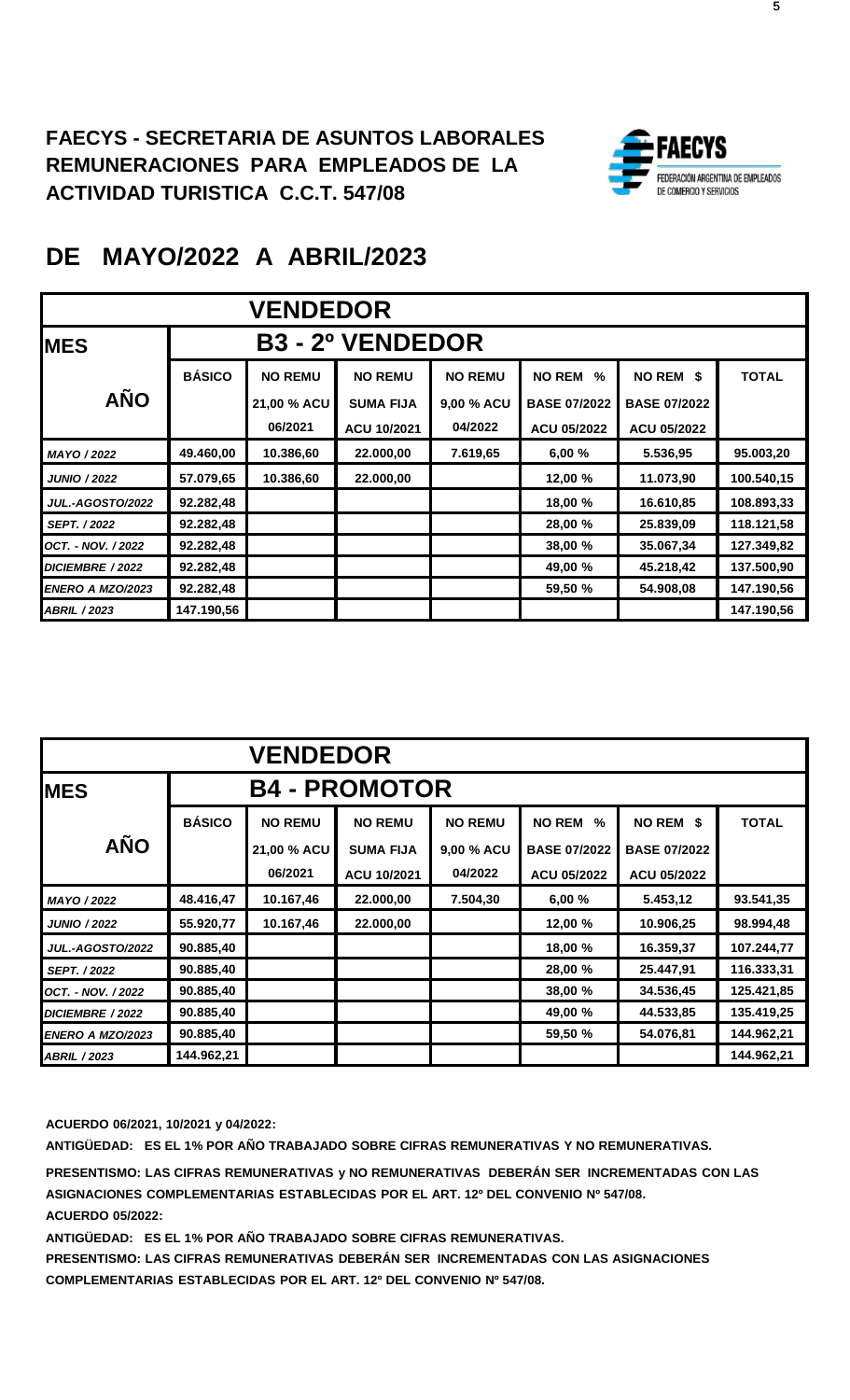

| <b>OPERATIVO</b>        |               |                               |                                    |                              |                                           |                                  |              |  |  |
|-------------------------|---------------|-------------------------------|------------------------------------|------------------------------|-------------------------------------------|----------------------------------|--------------|--|--|
| <b>IMES</b>             |               |                               | <b>C1 - SUPERVISOR</b>             |                              |                                           |                                  |              |  |  |
| <b>AÑO</b>              | <b>BÁSICO</b> | <b>NO REMU</b><br>21,00 % ACU | <b>NO REMU</b><br><b>SUMA FIJA</b> | <b>NO REMU</b><br>9,00 % ACU | <b>NO REM</b><br>%<br><b>BASE 07/2022</b> | NO REM \$<br><b>BASE 07/2022</b> | <b>TOTAL</b> |  |  |
|                         |               | 06/2021                       | ACU 10/2021                        | 04/2022                      | ACU 05/2022                               | <b>ACU 05/2022</b>               |              |  |  |
| MAYO / 2022             | 50.572,91     | 10.620,31                     | 22.000,00                          | 7.742,68                     | 6,00%                                     | 5.626,35                         | 96.562,25    |  |  |
| <b>JUNIO / 2022</b>     | 58.315,59     | 10.620,31                     | 22.000,00                          |                              | 12,00 %                                   | 11.252,69                        | 102.188,59   |  |  |
| <b>JUL.-AGOSTO/2022</b> | 93.772,45     |                               |                                    |                              | 18,00 %                                   | 16.879,04                        | 110.651,49   |  |  |
| <b>SEPT. / 2022</b>     | 93.772,45     |                               |                                    |                              | 28,00 %                                   | 26.256,29                        | 120.028,73   |  |  |
| OCT. - NOV. / 2022      | 93.772,45     |                               |                                    |                              | 38,00 %                                   | 35.633,53                        | 129.405,98   |  |  |
| <b>DICIEMBRE / 2022</b> | 93.772,45     |                               |                                    |                              | 49,00 %                                   | 45.948,50                        | 139.720,95   |  |  |
| <b>ENERO A MZO/2023</b> | 93.772,45     |                               |                                    |                              | 59,50 %                                   | 55.794,61                        | 149.567,05   |  |  |
| <b>ABRIL / 2023</b>     | 149.567,05    |                               |                                    |                              |                                           |                                  | 149.567,05   |  |  |

|                         | <b>OPERATIVO</b> |                |                                          |                |                       |                     |              |  |  |
|-------------------------|------------------|----------------|------------------------------------------|----------------|-----------------------|---------------------|--------------|--|--|
| <b>MES</b>              |                  |                | C <sub>2</sub> - AUXILIAR 1 <sup>0</sup> |                |                       |                     |              |  |  |
|                         | <b>BÁSICO</b>    | <b>NO REMU</b> | <b>NO REMU</b>                           | <b>NO REMU</b> | <b>NO REM</b><br>$\%$ | NO REM \$           | <b>TOTAL</b> |  |  |
| <b>AÑO</b>              |                  | 21,00 % ACU    | <b>SUMA FIJA</b>                         | 9,00 % ACU     | <b>BASE 07/2022</b>   | <b>BASE 07/2022</b> |              |  |  |
|                         |                  | 06/2021        | ACU 10/2021                              | 04/2022        | ACU 05/2022           | ACU 05/2022         |              |  |  |
| MAYO / 2022             | 49.460,00        | 10.386,60      | 22.000,00                                | 7.619,65       | 6,00%                 | 5.536,95            | 95.003,20    |  |  |
| <b>JUNIO / 2022</b>     | 57.079.65        | 10.386,60      | 22.000,00                                |                | 12,00 %               | 11.073,90           | 100.540,15   |  |  |
| <b>JUL.-AGOSTO/2022</b> | 92.282,48        |                |                                          |                | 18,00 %               | 16.610,85           | 108.893,33   |  |  |
| <b>SEPT. / 2022</b>     | 92.282,48        |                |                                          |                | 28,00 %               | 25.839,09           | 118.121,58   |  |  |
| OCT. - NOV. / 2022      | 92.282,48        |                |                                          |                | 38,00 %               | 35.067,34           | 127.349,82   |  |  |
| DICIEMBRE / 2022        | 92.282,48        |                |                                          |                | 49,00 %               | 45.218,42           | 137.500,90   |  |  |
| ENERO A MZO/2023        | 92.282,48        |                |                                          |                | 59,50 %               | 54.908,08           | 147.190,56   |  |  |
| <b>ABRIL / 2023</b>     | 147.190,56       |                |                                          |                |                       |                     | 147.190,56   |  |  |

**ACUERDO 06/2021, 10/2021 y 04/2022:**

**ANTIGÜEDAD: ES EL 1% POR AÑO TRABAJADO SOBRE CIFRAS REMUNERATIVAS Y NO REMUNERATIVAS. PRESENTISMO: LAS CIFRAS REMUNERATIVAS y NO REMUNERATIVAS DEBERÁN SER INCREMENTADAS CON LAS ASIGNACIONES COMPLEMENTARIAS ESTABLECIDAS POR EL ART. 12º DEL CONVENIO Nº 547/08. ACUERDO 05/2022:**

**ANTIGÜEDAD: ES EL 1% POR AÑO TRABAJADO SOBRE CIFRAS REMUNERATIVAS.**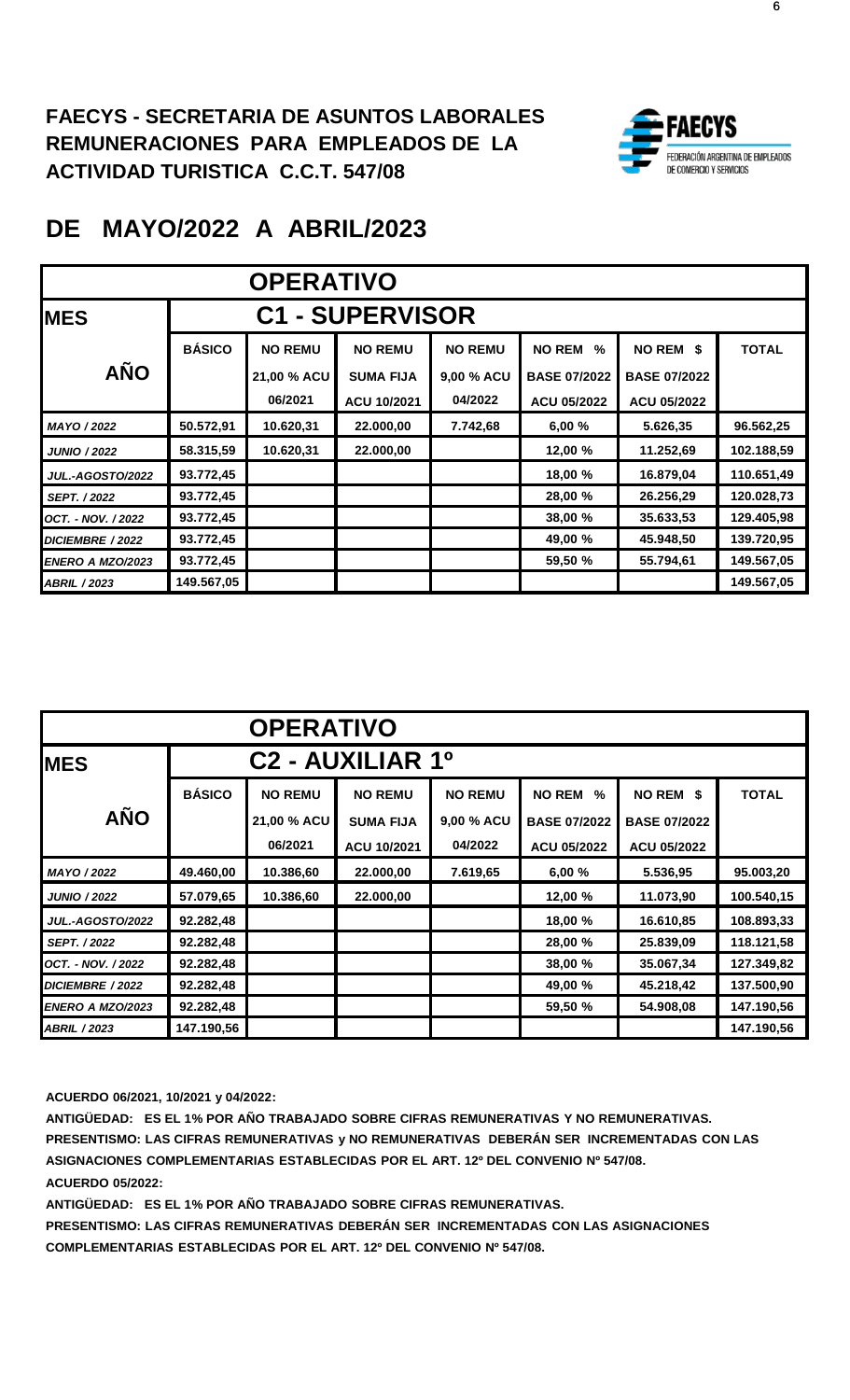

| <b>OPERATIVO</b>        |               |                |                                          |                |                     |                     |              |  |  |
|-------------------------|---------------|----------------|------------------------------------------|----------------|---------------------|---------------------|--------------|--|--|
| <b>MES</b>              |               |                | C <sub>3</sub> - AUXILIAR 2 <sup>0</sup> |                |                     |                     |              |  |  |
|                         | <b>BÁSICO</b> | <b>NO REMU</b> | <b>NO REMU</b>                           | <b>NO REMU</b> | <b>NO REM</b><br>%  | NO REM \$           | <b>TOTAL</b> |  |  |
| <b>AÑO</b>              |               | 21,00 % ACU    | <b>SUMA FIJA</b>                         | 9,00 % ACU     | <b>BASE 07/2022</b> | <b>BASE 07/2022</b> |              |  |  |
|                         |               | 06/2021        | ACU 10/2021                              | 04/2022        | ACU 05/2022         | ACU 05/2022         |              |  |  |
| MAYO / 2022             | 48.833,93     | 10.255,13      | 22.000,00                                | 7.550,45       | 6,00%               | 5.486,66            | 94.126,16    |  |  |
| <b>JUNIO / 2022</b>     | 56.384,38     | 10.255,13      | 22.000,00                                |                | 12,00 %             | 10.973,32           | 99.612,82    |  |  |
| <b>JUL.-AGOSTO/2022</b> | 91.444,30     |                |                                          |                | 18,00 %             | 16.459,97           | 107.904,27   |  |  |
| <b>SEPT. / 2022</b>     | 91.444,30     |                |                                          |                | 28,00 %             | 25.604,40           | 117.048,70   |  |  |
| OCT. - NOV. / 2022      | 91.444,30     |                |                                          |                | 38,00 %             | 34.748,83           | 126.193,13   |  |  |
| DICIEMBRE / 2022        | 91.444,30     |                |                                          |                | 49,00 %             | 44.807,71           | 136.252,01   |  |  |
| <b>ENERO A MZO/2023</b> | 91.444,30     |                |                                          |                | 59,50 %             | 54.409,36           | 145.853,66   |  |  |
| <b>ABRIL / 2023</b>     | 145.853,66    |                |                                          |                |                     |                     | 145.853,66   |  |  |

|                         | <b>OPERATIVO</b> |                |                            |                |                     |                     |              |  |  |  |
|-------------------------|------------------|----------------|----------------------------|----------------|---------------------|---------------------|--------------|--|--|--|
| <b>IMES</b>             |                  |                | <b>C4 - CONDUCTOR-GUIA</b> |                |                     |                     |              |  |  |  |
|                         | <b>BÁSICO</b>    | <b>NO REMU</b> | <b>NO REMU</b>             | <b>NO REMU</b> | <b>NO REM</b><br>%  | NO REM \$           | <b>TOTAL</b> |  |  |  |
| <b>AÑO</b>              |                  | 21,00 % ACU    | <b>SUMA FIJA</b>           | 9,00 % ACU     | <b>BASE 07/2022</b> | <b>BASE 07/2022</b> |              |  |  |  |
|                         |                  | 06/2021        | ACU 10/2021                | 04/2022        | <b>ACU 05/2022</b>  | ACU 05/2022         |              |  |  |  |
| MAYO / 2022             | 49.807,87        | 10.459,65      | 22.000,00                  | 7.658,11       | 6,00 %              | 5.564,89            | 95.490,52    |  |  |  |
| <b>JUNIO / 2022</b>     | 57.465,98        | 10.459,65      | 22.000,00                  |                | 12,00 %             | 11.129,78           | 101.055,41   |  |  |  |
| <b>JUL.-AGOSTO/2022</b> | 92.748,21        |                |                            |                | 18,00 %             | 16.694,68           | 109.442,88   |  |  |  |
| <b>SEPT. / 2022</b>     | 92.748,21        |                |                            |                | 28,00 %             | 25.969,50           | 118.717,71   |  |  |  |
| OCT. - NOV. / 2022      | 92.748,21        |                |                            |                | 38,00 %             | 35.244,32           | 127.992,53   |  |  |  |
| DICIEMBRE / 2022        | 92.748,21        |                |                            |                | 49,00 %             | 45.446,62           | 138.194,83   |  |  |  |
| ENERO A MZO/2023        | 92.748,21        |                |                            |                | 59,50 %             | 55.185,18           | 147.933,39   |  |  |  |
| <b>ABRIL / 2023</b>     | 147.933,39       |                |                            |                |                     |                     | 147.933.39   |  |  |  |

**ACUERDO 06/2021, 10/2021 y 04/2022:**

**ANTIGÜEDAD: ES EL 1% POR AÑO TRABAJADO SOBRE CIFRAS REMUNERATIVAS Y NO REMUNERATIVAS. PRESENTISMO: LAS CIFRAS REMUNERATIVAS y NO REMUNERATIVAS DEBERÁN SER INCREMENTADAS CON LAS ASIGNACIONES COMPLEMENTARIAS ESTABLECIDAS POR EL ART. 12º DEL CONVENIO Nº 547/08. ACUERDO 05/2022:**

**ANTIGÜEDAD: ES EL 1% POR AÑO TRABAJADO SOBRE CIFRAS REMUNERATIVAS.**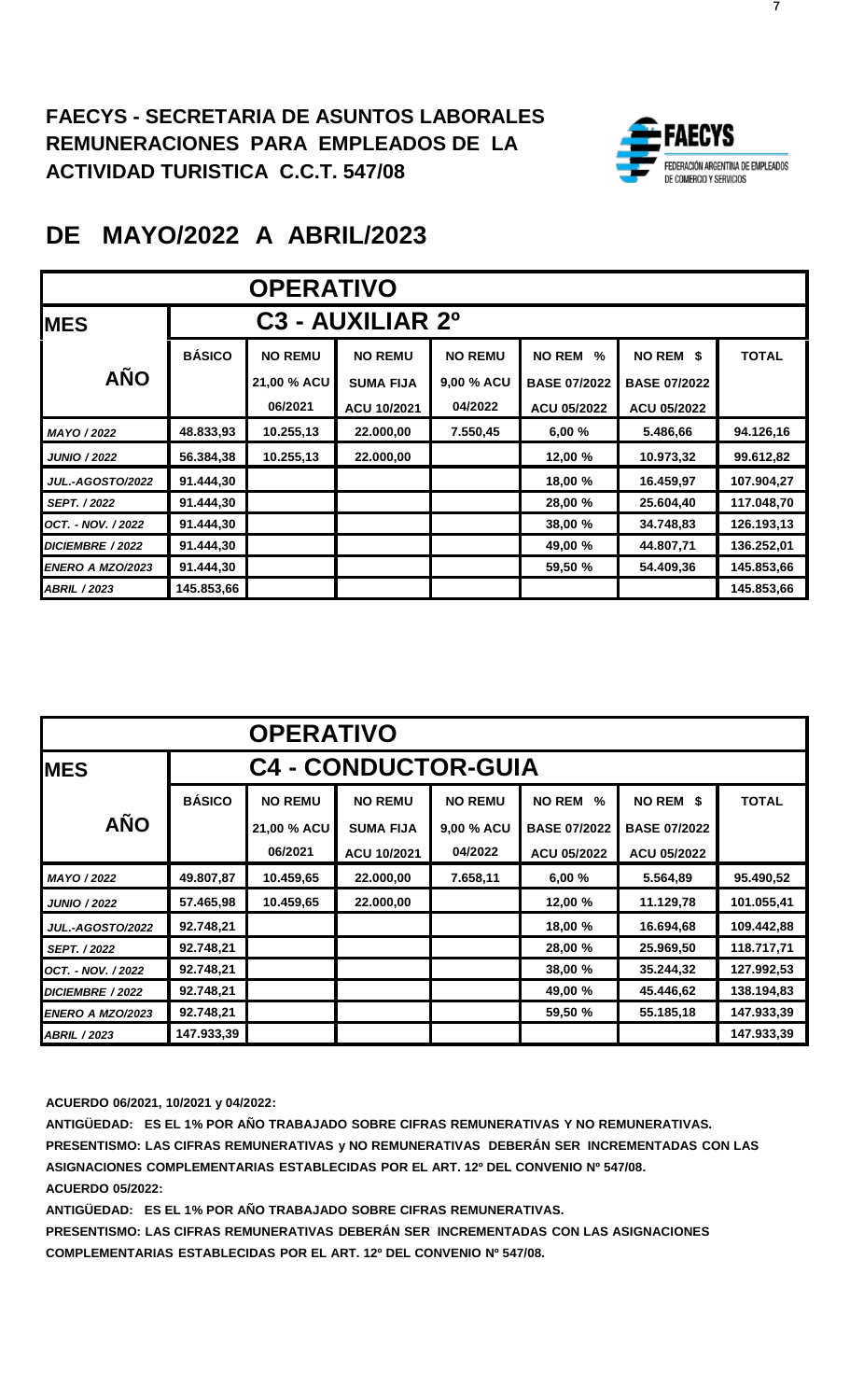**FAECYS - SECRETARIA DE ASUNTOS LABORALES REMUNERACIONES PARA EMPLEADOS DE LA ACTIVIDAD TURISTICA C.C.T. 547/08 FAECYS - SECRETARIA DE ASUNTOS LABORALES REMUNERACIONES PARA EMPLEADOS DE LA ACINUNCRACIONES PARA CINPLE** 



8

## **DE MAYO/2022 A ABRIL/2023**

| <b>OPERATIVO</b>        |               |                |                                   |                |                     |                     |              |  |  |
|-------------------------|---------------|----------------|-----------------------------------|----------------|---------------------|---------------------|--------------|--|--|
| <b>MES</b>              |               |                | <b>C5 - ENCARGADO DE VEHICULO</b> |                |                     |                     |              |  |  |
|                         | <b>BÁSICO</b> | <b>NO REMU</b> | <b>NO REMU</b>                    | <b>NO REMU</b> | <b>NO REM</b><br>%  | NO REM \$           | <b>TOTAL</b> |  |  |
| <b>AÑO</b>              |               | 21,00 % ACU    | <b>SUMA FIJA</b>                  | 9,00 % ACU     | <b>BASE 07/2022</b> | <b>BASE 07/2022</b> |              |  |  |
|                         |               | 06/2021        | ACU 10/2021                       | 04/2022        | ACU 05/2022         | <b>ACU 05/2022</b>  |              |  |  |
| MAYO / 2022             | 48.764,36     | 10.240,52      | 22.000,00                         | 7.542,76       | 6,00%               | 5.481,07            | 94.028,71    |  |  |
| <b>JUNIO / 2022</b>     | 56.307,12     | 10.240,52      | 22.000,00                         |                | 12,00 %             | 10.962,14           | 99.509,78    |  |  |
| <b>JUL.-AGOSTO/2022</b> | 91.351,16     |                |                                   |                | 18,00 %             | 16.443,21           | 107.794,37   |  |  |
| <b>SEPT. / 2022</b>     | 91.351,16     |                |                                   |                | 28,00 %             | 25.578,32           | 116.929,48   |  |  |
| OCT. - NOV. / 2022      | 91.351,16     |                |                                   |                | 38,00 %             | 34.713,44           | 126.064,60   |  |  |
| DICIEMBRE / 2022        | 91.351,16     |                |                                   |                | 49,00 %             | 44.762,07           | 136.113,23   |  |  |
| <b>ENERO A MZO/2023</b> | 91.351,16     |                |                                   |                | 59,50 %             | 54.353,94           | 145.705,10   |  |  |
| <b>ABRIL / 2023</b>     | 145.705,10    |                |                                   |                |                     |                     | 145.705,10   |  |  |

**ACUERDO 06/2021, 10/2021 y 04/2022:**

**ANTIGÜEDAD: ES EL 1% POR AÑO TRABAJADO SOBRE CIFRAS REMUNERATIVAS Y NO REMUNERATIVAS. PRESENTISMO: LAS CIFRAS REMUNERATIVAS y NO REMUNERATIVAS DEBERÁN SER INCREMENTADAS CON LAS ASIGNACIONES COMPLEMENTARIAS ESTABLECIDAS POR EL ART. 12º DEL CONVENIO Nº 547/08. ACUERDO 05/2022:**

**ANTIGÜEDAD: ES EL 1% POR AÑO TRABAJADO SOBRE CIFRAS REMUNERATIVAS.**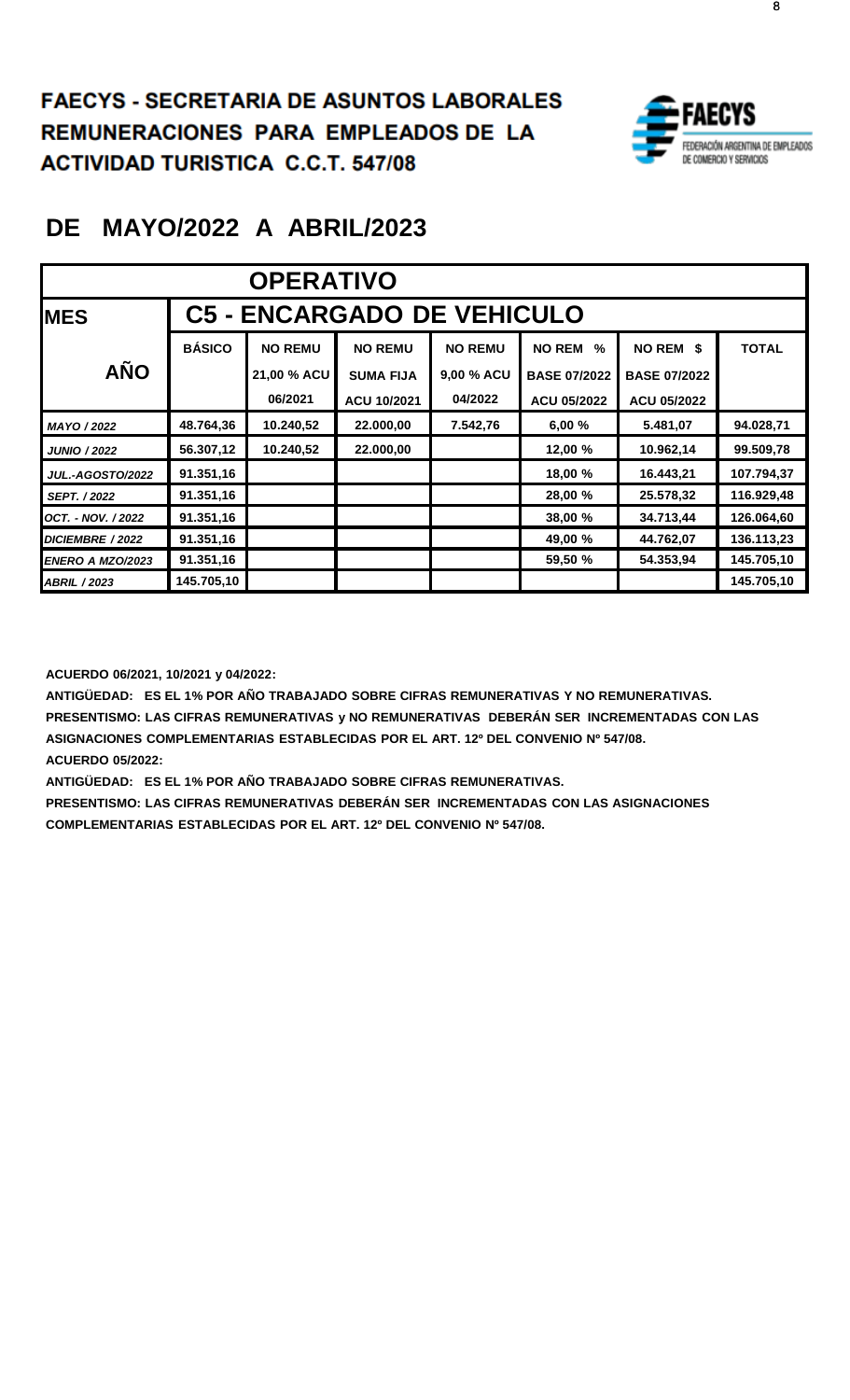#### **FAECYS - SECRETARIA DE ASUNTOS LABORALES** REMUNERACIONES PARA EMPLEADOS.DE L **ACTIVIDAD TURISTICA C.C.T. 547/08 FAECYS - SECRETARIA DE ASUNTOS LABORALES REMUNERACIONES PARA EMPLEADOS DE LA**  EMUNERACIONES PARA EMPLE



|                               | <b>INFORMATICA</b> |                                    |                            |                |                                |                     |              |  |  |  |
|-------------------------------|--------------------|------------------------------------|----------------------------|----------------|--------------------------------|---------------------|--------------|--|--|--|
| <b>ANALISTA DESARROLLADOR</b> |                    |                                    |                            |                |                                |                     |              |  |  |  |
| <b>MES</b>                    |                    |                                    | <b>D1.a - PRINCIPIANTE</b> |                |                                |                     |              |  |  |  |
|                               | <b>BÁSICO</b>      | <b>NO REMU</b>                     | <b>NO REMU</b>             | <b>NO REMU</b> | <b>NO REM</b><br>$\frac{0}{2}$ | NO REM \$           | <b>TOTAL</b> |  |  |  |
| <b>AÑO</b>                    |                    | 21,00 % ACU                        | <b>SUMA FIJA</b>           | 9,00 % ACU     | <b>BASE 07/2022</b>            | <b>BASE 07/2022</b> |              |  |  |  |
|                               |                    | 06/2021                            | ACU 10/2021                | 04/2022        | <b>ACU 05/2022</b>             | ACU 05/2022         |              |  |  |  |
| MAYO / 2022                   | 50.313,04          | 10.565,74                          | 22.000,00                  | 7.713,95       | 6,00%                          | 5.605,47            | 96.198,20    |  |  |  |
| <b>JUNIO / 2022</b>           | 58.026,99          | 10.565,74                          | 22.000,00                  |                | 12,00 %                        | 11.210,94           | 101.803,68   |  |  |  |
| <b>JUL.-AGOSTO/2022</b>       | 93.424,54          |                                    |                            |                | 18,00 %                        | 16.816,42           | 110.240,95   |  |  |  |
| <b>SEPT. / 2022</b>           | 93.424,54          |                                    |                            |                | 28,00 %                        | 26.158,87           | 119.583,41   |  |  |  |
| OCT. - NOV. / 2022            | 93.424,54          |                                    |                            |                | 38,00 %                        | 35.501,32           | 128.925,86   |  |  |  |
| DICIEMBRE / 2022              | 93.424,54          | 45.778,02<br>49,00 %<br>139.202,56 |                            |                |                                |                     |              |  |  |  |
| ENERO A MZO/2023              | 93.424,54          |                                    |                            |                | 59,50 %                        | 55.587,60           | 149.012,13   |  |  |  |
| <b>ABRIL / 2023</b>           | 149.012,13         |                                    |                            |                |                                |                     | 149.012,13   |  |  |  |

|                               | <b>INFORMATICA</b>   |                                    |                  |                |                     |                     |              |  |  |  |
|-------------------------------|----------------------|------------------------------------|------------------|----------------|---------------------|---------------------|--------------|--|--|--|
| <b>ANALISTA DESARROLLADOR</b> |                      |                                    |                  |                |                     |                     |              |  |  |  |
| <b>IMES</b>                   | <b>D1.b - JUNIOR</b> |                                    |                  |                |                     |                     |              |  |  |  |
|                               | <b>BÁSICO</b>        | <b>NO REMU</b>                     | <b>NO REMU</b>   | <b>NO REMU</b> | <b>NO REM</b><br>%  | NO REM \$           | <b>TOTAL</b> |  |  |  |
| <b>AÑO</b>                    |                      | 21,00 % ACU                        | <b>SUMA FIJA</b> | 9,00 % ACU     | <b>BASE 07/2022</b> | <b>BASE 07/2022</b> |              |  |  |  |
|                               |                      | 06/2021                            | ACU 10/2021      | 04/2022        | <b>ACU 05/2022</b>  | ACU 05/2022         |              |  |  |  |
| MAYO / 2022                   | 51.885,56            | 10.895,97                          | 22.000,00        | 7.887,78       | 6,00 %              | 5.731,79            | 98.401,10    |  |  |  |
| <b>JUNIO / 2022</b>           | 59.773,34            | 10.895,97                          | 22.000,00        |                | 12,00 %             | 11.463,58           | 104.132,89   |  |  |  |
| <b>JUL.-AGOSTO/2022</b>       | 95.529,83            |                                    |                  |                | 18,00 %             | 17.195,37           | 112.725,20   |  |  |  |
| SEPT. / 2022                  | 95.529,83            |                                    |                  |                | 28,00 %             | 26.748,35           | 122.278,19   |  |  |  |
| OCT. - NOV. / 2022            | 95.529,83            |                                    |                  |                | 38,00 %             | 36.301,34           | 131.831,17   |  |  |  |
| <b>DICIEMBRE / 2022</b>       | 95.529,83            | 142.339,45<br>49,00 %<br>46.809,62 |                  |                |                     |                     |              |  |  |  |
| <b>ENERO A MZO/2023</b>       | 95.529,83            |                                    |                  |                | 59,50 %             | 56.840,25           | 152.370,08   |  |  |  |
| <b>ABRIL / 2023</b>           | 152.370,08           |                                    |                  |                |                     |                     | 152.370,08   |  |  |  |

**ACUERDO 06/2021, 10/2021 y 04/2022:**

**ANTIGÜEDAD: ES EL 1% POR AÑO TRABAJADO SOBRE CIFRAS REMUNERATIVAS Y NO REMUNERATIVAS. PRESENTISMO: LAS CIFRAS REMUNERATIVAS y NO REMUNERATIVAS DEBERÁN SER INCREMENTADAS CON LAS ASIGNACIONES COMPLEMENTARIAS ESTABLECIDAS POR EL ART. 12º DEL CONVENIO Nº 547/08. ACUERDO 05/2022:**

**ANTIGÜEDAD: ES EL 1% POR AÑO TRABAJADO SOBRE CIFRAS REMUNERATIVAS.**

**PRESENTISMO: LAS CIFRAS REMUNERATIVAS DEBERÁN SER INCREMENTADAS CON LAS ASIGNACIONES COMPLEMENTARIAS ESTABLECIDAS POR EL ART. 12º DEL CONVENIO Nº 547/08.**

9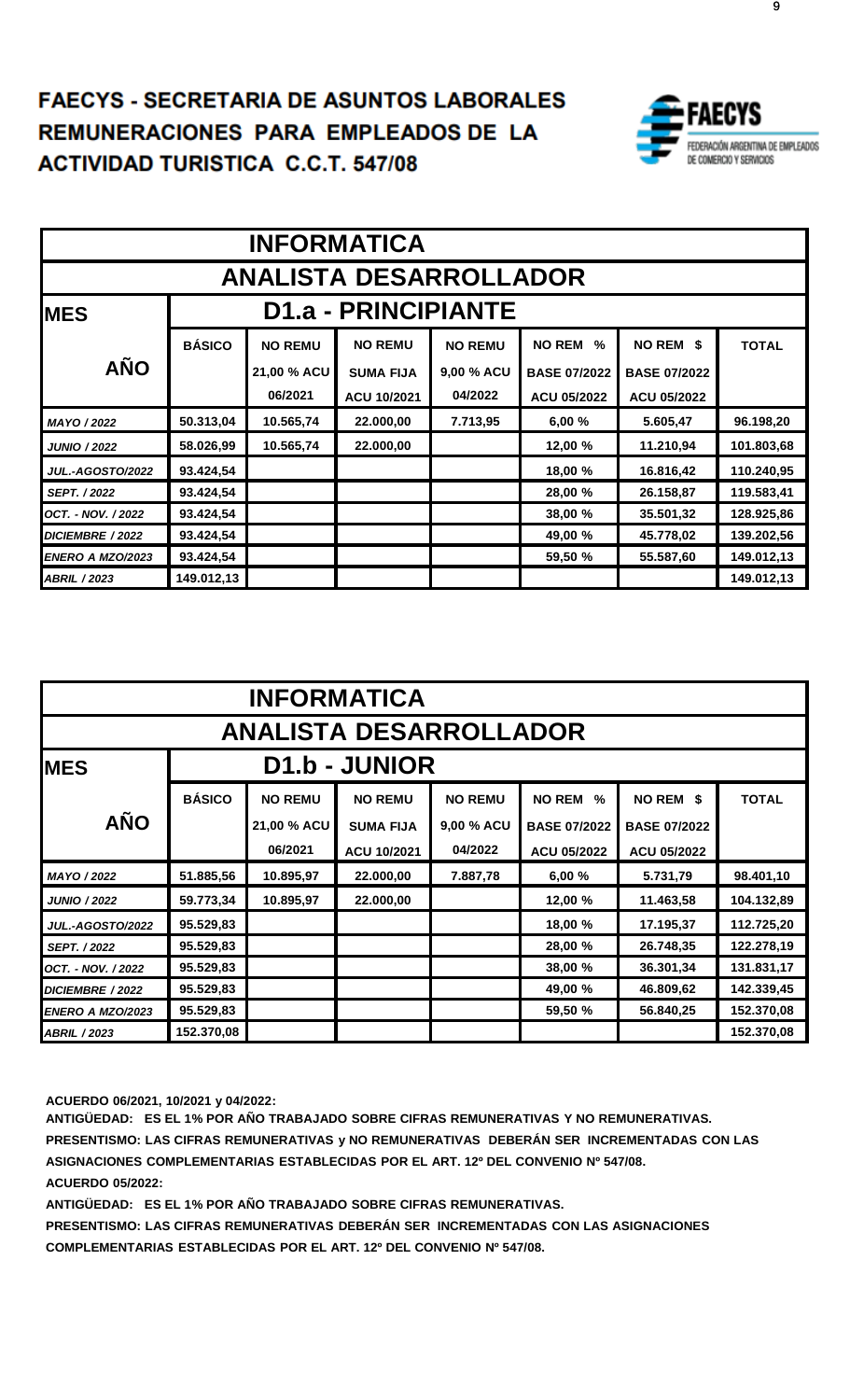**FAECYS - SECRETARIA DE ASUNTOS LABORALES REMUNERACIONES PARA EMPLEADOS DE LA ACTIVIDAD TURISTICA C.C.T. 547/08 FAECYS - SECRETARIA DE ASUNTOS LABORALES REMUNERACIONES PARA EMPLEADOS DE LA ACTIVIDAD TURISTICA C.C.T. 547/08**



### **DE MAYO/2022 A ABRIL/2023**

|                         | <b>INFORMATICA</b>            |                                    |                           |                |                     |                     |              |  |  |  |  |
|-------------------------|-------------------------------|------------------------------------|---------------------------|----------------|---------------------|---------------------|--------------|--|--|--|--|
|                         | <b>ANALISTA DESARROLLADOR</b> |                                    |                           |                |                     |                     |              |  |  |  |  |
| <b>IMES</b>             |                               |                                    | <b>D1.c - SEMI SENIOR</b> |                |                     |                     |              |  |  |  |  |
|                         | <b>BÁSICO</b>                 | <b>NO REMU</b>                     | <b>NO REMU</b>            | <b>NO REMU</b> | <b>NO REM</b><br>%  | NO REM \$           | <b>TOTAL</b> |  |  |  |  |
| <b>AÑO</b>              |                               | 21,00 % ACU                        | <b>SUMA FIJA</b>          | 9,00 % ACU     | <b>BASE 07/2022</b> | <b>BASE 07/2022</b> |              |  |  |  |  |
|                         |                               | 06/2021                            | ACU 10/2021               | 04/2022        | ACU 05/2022         | ACU 05/2022         |              |  |  |  |  |
| MAYO / 2022             | 55.030,61                     | 11.556,43                          | 22.000,00                 | 8.235,45       | 6,00%               | 5.984,43            | 102.806,92   |  |  |  |  |
| <b>JUNIO / 2022</b>     | 63.266,06                     | 11.556,43                          | 22.000,00                 |                | 12,00 %             | 11.968,85           | 108.791,34   |  |  |  |  |
| <b>JUL.-AGOSTO/2022</b> | 99.740,44                     |                                    |                           |                | 18,00 %             | 17.953,28           | 117.693,72   |  |  |  |  |
| SEPT. / 2022            | 99.740,44                     |                                    |                           |                | 28,00 %             | 27.927,32           | 127.667,76   |  |  |  |  |
| OCT. - NOV. / 2022      | 99.740,44                     |                                    |                           |                | 38,00 %             | 37.901,37           | 137.641,81   |  |  |  |  |
| DICIEMBRE / 2022        | 99.740,44                     | 148.613,25<br>49,00 %<br>48.872,82 |                           |                |                     |                     |              |  |  |  |  |
| ENERO A MZO/2023        | 99.740,44                     | 159.086,00<br>59,50 %<br>59.345,56 |                           |                |                     |                     |              |  |  |  |  |
| <b>ABRIL / 2023</b>     | 159.086,00                    |                                    |                           |                |                     |                     | 159.086,00   |  |  |  |  |

|                         | <b>INFORMATICA</b>            |                                    |                  |                |                     |                     |              |  |  |  |  |
|-------------------------|-------------------------------|------------------------------------|------------------|----------------|---------------------|---------------------|--------------|--|--|--|--|
|                         | <b>ANALISTA DESARROLLADOR</b> |                                    |                  |                |                     |                     |              |  |  |  |  |
| <b>IMES</b>             | <b>D1.d - SENIOR</b>          |                                    |                  |                |                     |                     |              |  |  |  |  |
|                         | <b>BÁSICO</b>                 | <b>NO REMU</b>                     | <b>NO REMU</b>   | <b>NO REMU</b> | <b>NO REM</b><br>%  | NO REM \$           | <b>TOTAL</b> |  |  |  |  |
| <b>AÑO</b>              |                               | 21,00 % ACU                        | <b>SUMA FIJA</b> | 9,00 % ACU     | <b>BASE 07/2022</b> | <b>BASE 07/2022</b> |              |  |  |  |  |
|                         |                               | 06/2021                            | ACU 10/2021      | 04/2022        | ACU 05/2022         | ACU 05/2022         |              |  |  |  |  |
| MAYO / 2022             | 58.175,65                     | 12.216,89                          | 22.000,00        | 8.583,11       | 6,00 %              | 6.237,06            | 107.212,71   |  |  |  |  |
| <b>JUNIO / 2022</b>     | 66.758,76                     | 12.216,89                          | 22.000,00        |                | 12,00 %             | 12.474,12           | 113.449,78   |  |  |  |  |
| <b>JUL.-AGOSTO/2022</b> | 103.951,03                    |                                    |                  |                | 18,00 %             | 18.711,19           | 122.662,22   |  |  |  |  |
| <b>SEPT. / 2022</b>     | 103.951,03                    |                                    |                  |                | 28,00 %             | 29.106,29           | 133.057,32   |  |  |  |  |
| OCT. - NOV. / 2022      | 103.951,03                    |                                    |                  |                | 38,00 %             | 39.501,39           | 143.452,43   |  |  |  |  |
| DICIEMBRE / 2022        | 103.951,03                    | 154.887,04<br>49,00 %<br>50.936,01 |                  |                |                     |                     |              |  |  |  |  |
| <b>ENERO A MZO/2023</b> | 103.951,03                    |                                    |                  |                | 59,50 %             | 61.850,87           | 165.801,90   |  |  |  |  |
| <b>ABRIL / 2023</b>     | 165.801,90                    |                                    |                  |                |                     |                     | 165.801,90   |  |  |  |  |

**ACUERDO 06/2021, 10/2021 y 04/2022:**

**ANTIGÜEDAD: ES EL 1% POR AÑO TRABAJADO SOBRE CIFRAS REMUNERATIVAS Y NO REMUNERATIVAS. PRESENTISMO: LAS CIFRAS REMUNERATIVAS y NO REMUNERATIVAS DEBERÁN SER INCREMENTADAS CON LAS ASIGNACIONES COMPLEMENTARIAS ESTABLECIDAS POR EL ART. 12º DEL CONVENIO Nº 547/08. ACUERDO 05/2022:**

**ANTIGÜEDAD: ES EL 1% POR AÑO TRABAJADO SOBRE CIFRAS REMUNERATIVAS.**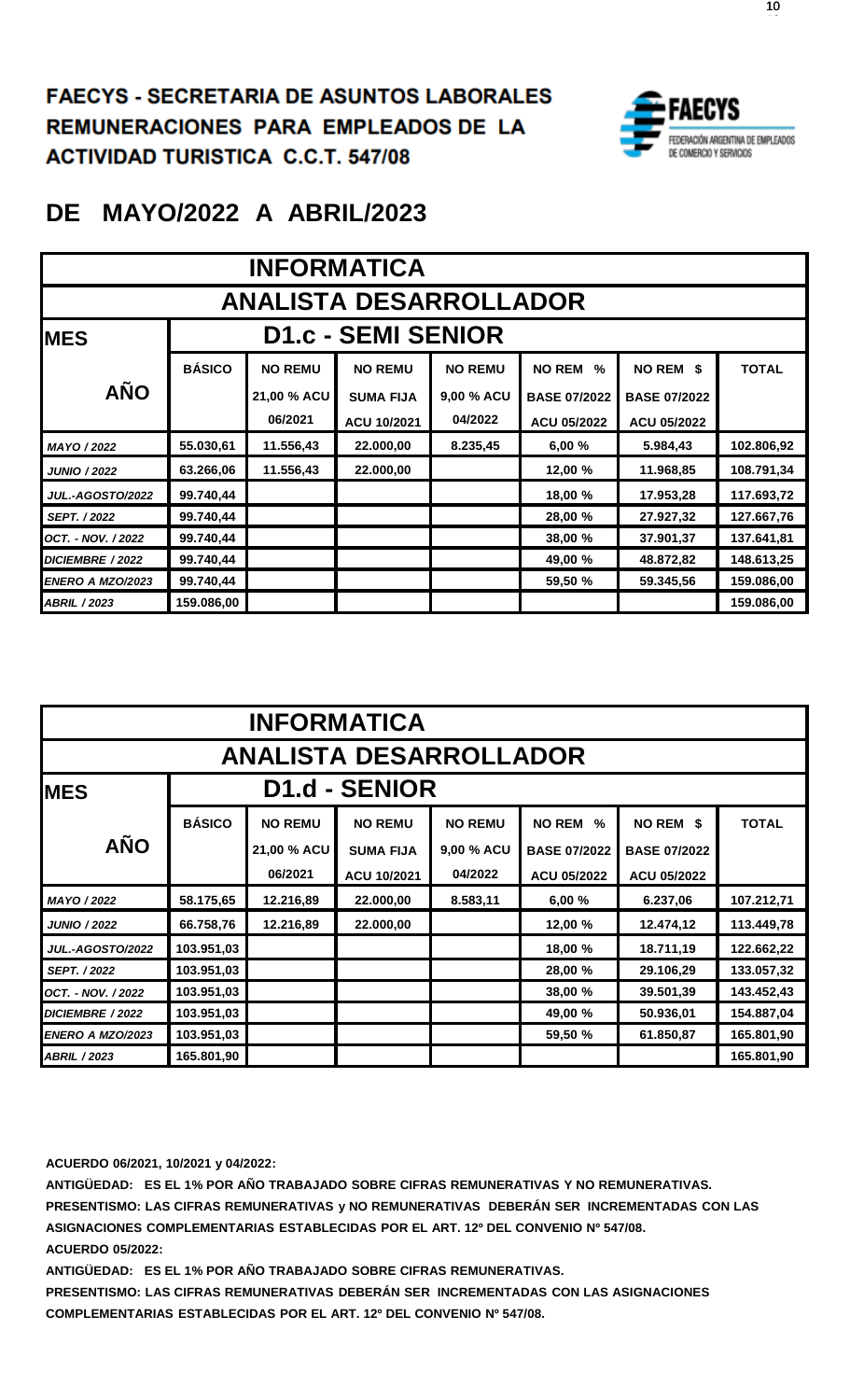#### **FAECYS - SECRETARIA DE ASUNTOS LABORALES EMUNERACIONES PARA EMPLEADOS DE LA ACTIVIDAD TURISTICA C.C.T. 547/08 FAECYS - SECRETARIA DE ASUNTOS LABORALES REGIS - SEGRETARIA DE ASUNTOS LA DORAL**



|                                                   | <b>INFORMATICA</b> |                                    |                            |                |                     |                     |              |  |  |  |  |
|---------------------------------------------------|--------------------|------------------------------------|----------------------------|----------------|---------------------|---------------------|--------------|--|--|--|--|
| <b>ANALISTA SOPORTE TECNICO e INFRAESTRUCTURA</b> |                    |                                    |                            |                |                     |                     |              |  |  |  |  |
| <b>IMES</b>                                       |                    |                                    | <b>D2.a - PRINCIPIANTE</b> |                |                     |                     |              |  |  |  |  |
|                                                   | <b>BÁSICO</b>      | <b>NO REMU</b>                     | <b>NO REMU</b>             | <b>NO REMU</b> | <b>NO REM</b><br>%  | NO REM \$           | <b>TOTAL</b> |  |  |  |  |
| <b>AÑO</b>                                        |                    | 21,00 % ACU                        | <b>SUMA FIJA</b>           | 9,00 % ACU     | <b>BASE 07/2022</b> | <b>BASE 07/2022</b> |              |  |  |  |  |
|                                                   |                    | 06/2021                            | ACU 10/2021                | 04/2022        | ACU 05/2022         | ACU 05/2022         |              |  |  |  |  |
| MAYO / 2022                                       | 50.313,04          | 10.565,74                          | 22.000,00                  | 7.713,95       | 6,00%               | 5.605,47            | 96.198,20    |  |  |  |  |
| <b>JUNIO / 2022</b>                               | 58.026,99          | 10.565,74                          | 22.000,00                  |                | 12,00 %             | 11.210,94           | 101.803,68   |  |  |  |  |
| <b>JUL.-AGOSTO/2022</b>                           | 93.424,54          |                                    |                            |                | 18,00 %             | 16.816,42           | 110.240,95   |  |  |  |  |
| <b>SEPT. / 2022</b>                               | 93.424,54          |                                    |                            |                | 28,00 %             | 26.158,87           | 119.583,41   |  |  |  |  |
| OCT. - NOV. / 2022                                | 93.424,54          |                                    |                            |                | 38,00 %             | 35.501,32           | 128.925,86   |  |  |  |  |
| DICIEMBRE / 2022                                  | 93.424,54          | 45.778,02<br>139.202,56<br>49,00 % |                            |                |                     |                     |              |  |  |  |  |
| <b>ENERO A MZO/2023</b>                           | 93.424,54          |                                    |                            |                | 59,50 %             | 55.587,60           | 149.012,13   |  |  |  |  |
| <b>ABRIL / 2023</b>                               | 149.012,13         |                                    |                            |                |                     |                     | 149.012,13   |  |  |  |  |

|                                                   | <b>INFORMATICA</b> |                                    |                      |                |                     |                     |              |  |  |  |  |
|---------------------------------------------------|--------------------|------------------------------------|----------------------|----------------|---------------------|---------------------|--------------|--|--|--|--|
| <b>ANALISTA SOPORTE TECNICO e INFRAESTRUCTURA</b> |                    |                                    |                      |                |                     |                     |              |  |  |  |  |
| <b>IMES</b>                                       |                    |                                    | <b>D2.b - JUNIOR</b> |                |                     |                     |              |  |  |  |  |
|                                                   | <b>BÁSICO</b>      | <b>NO REMU</b>                     | <b>NO REMU</b>       | <b>NO REMU</b> | <b>NO REM</b><br>%  | NO REM \$           | <b>TOTAL</b> |  |  |  |  |
| <b>AÑO</b>                                        |                    | 21,00 % ACU                        | <b>SUMA FIJA</b>     | 9,00 % ACU     | <b>BASE 07/2022</b> | <b>BASE 07/2022</b> |              |  |  |  |  |
|                                                   |                    | 06/2021                            | ACU 10/2021          | 04/2022        | <b>ACU 05/2022</b>  | <b>ACU 05/2022</b>  |              |  |  |  |  |
| MAYO / 2022                                       | 51.885,56          | 10.895,97                          | 22.000,00            | 7.887,78       | 6,00%               | 5.731,79            | 98.401,10    |  |  |  |  |
| <b>JUNIO / 2022</b>                               | 59.773,34          | 10.895,97                          | 22.000,00            |                | 12,00 %             | 11.463,58           | 104.132,89   |  |  |  |  |
| <b>JUL.-AGOSTO/2022</b>                           | 95.529,83          |                                    |                      |                | 18,00 %             | 17.195,37           | 112.725,20   |  |  |  |  |
| <b>SEPT. / 2022</b>                               | 95.529,83          |                                    |                      |                | 28,00 %             | 26.748,35           | 122.278,19   |  |  |  |  |
| OCT. - NOV. / 2022                                | 95.529,83          |                                    |                      |                | 38,00 %             | 36.301,34           | 131.831,17   |  |  |  |  |
| DICIEMBRE / 2022                                  | 95.529,83          | 49,00 %<br>46.809,62<br>142.339,45 |                      |                |                     |                     |              |  |  |  |  |
| ENERO A MZO/2023                                  | 95.529,83          |                                    |                      |                | 59,50 %             | 56.840,25           | 152.370,08   |  |  |  |  |
| <b>ABRIL / 2023</b>                               | 152.370,08         |                                    |                      |                |                     |                     | 152.370,08   |  |  |  |  |

**ACUERDO 06/2021, 10/2021 y 04/2022:**

**ANTIGÜEDAD: ES EL 1% POR AÑO TRABAJADO SOBRE CIFRAS REMUNERATIVAS Y NO REMUNERATIVAS. PRESENTISMO: LAS CIFRAS REMUNERATIVAS y NO REMUNERATIVAS DEBERÁN SER INCREMENTADAS CON LAS ASIGNACIONES COMPLEMENTARIAS ESTABLECIDAS POR EL ART. 12º DEL CONVENIO Nº 547/08. ACUERDO 05/2022:**

**ANTIGÜEDAD: ES EL 1% POR AÑO TRABAJADO SOBRE CIFRAS REMUNERATIVAS.**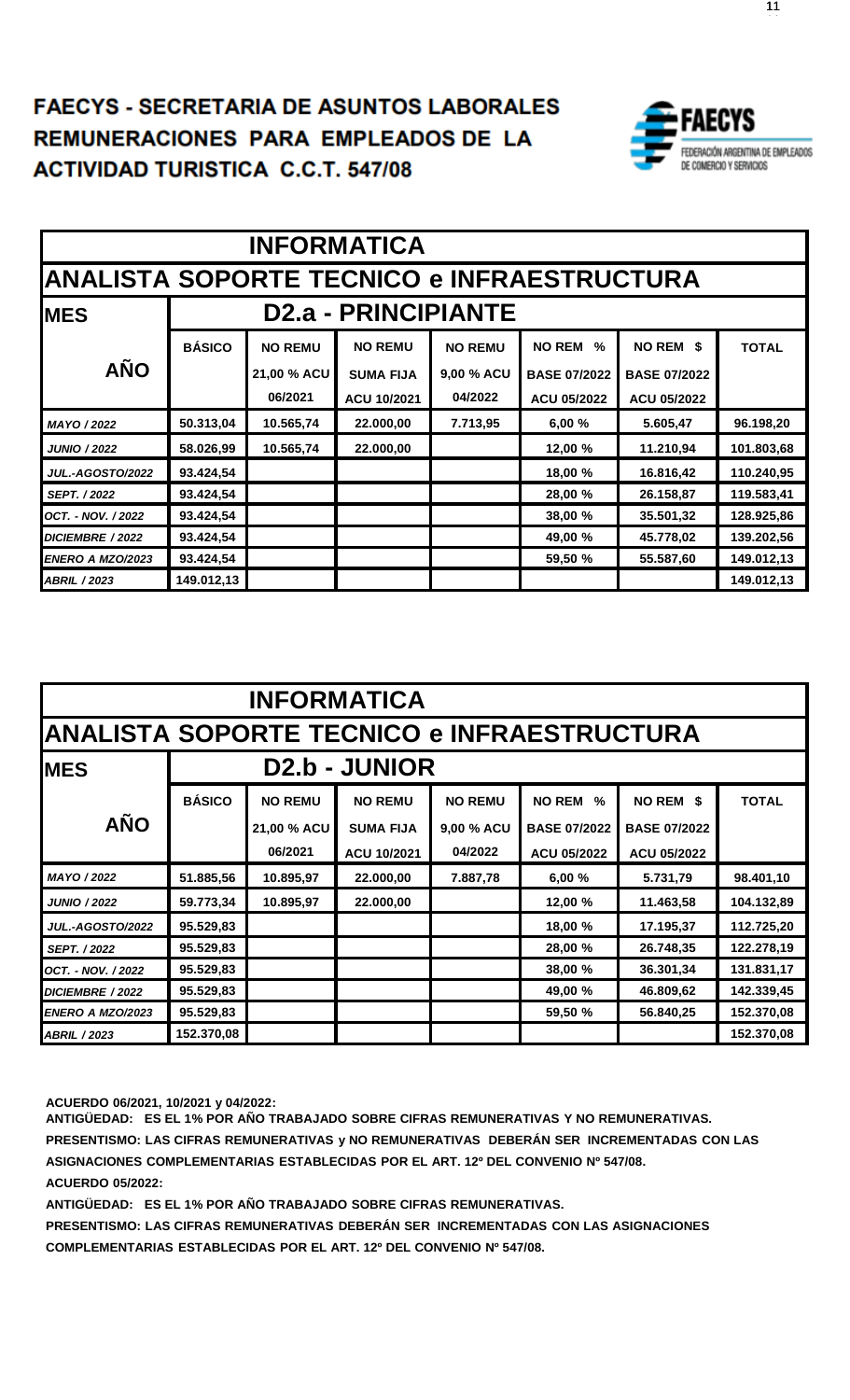

|                         | <b>INFORMATICA</b>                                |                                    |                           |                |                                |                     |              |  |  |  |  |
|-------------------------|---------------------------------------------------|------------------------------------|---------------------------|----------------|--------------------------------|---------------------|--------------|--|--|--|--|
|                         | <b>ANALISTA SOPORTE TECNICO e INFRAESTRUCTURA</b> |                                    |                           |                |                                |                     |              |  |  |  |  |
| <b>IMES</b>             |                                                   |                                    | <b>D2.c - SEMI SENIOR</b> |                |                                |                     |              |  |  |  |  |
|                         | <b>BÁSICO</b>                                     | <b>NO REMU</b>                     | <b>NO REMU</b>            | <b>NO REMU</b> | <b>NO REM</b><br>$\frac{0}{0}$ | NO REM \$           | <b>TOTAL</b> |  |  |  |  |
| <b>AÑO</b>              |                                                   | 21,00 % ACU                        | <b>SUMA FIJA</b>          | 9,00 % ACU     | <b>BASE 07/2022</b>            | <b>BASE 07/2022</b> |              |  |  |  |  |
|                         |                                                   | 06/2021                            | ACU 10/2021               | 04/2022        | ACU 05/2022                    | ACU 05/2022         |              |  |  |  |  |
| MAYO / 2022             | 55.030,61                                         | 11.556,43                          | 22.000,00                 | 8.235,45       | 6,00 %                         | 5.984,43            | 102.806,92   |  |  |  |  |
| <b>JUNIO / 2022</b>     | 63.266,06                                         | 11.556,43                          | 22.000,00                 |                | 12,00 %                        | 11.968,85           | 108.791,34   |  |  |  |  |
| <b>JUL.-AGOSTO/2022</b> | 99.740,44                                         |                                    |                           |                | 18,00 %                        | 17.953,28           | 117.693,72   |  |  |  |  |
| <b>SEPT. / 2022</b>     | 99.740,44                                         |                                    |                           |                | 28,00 %                        | 27.927,32           | 127.667,76   |  |  |  |  |
| OCT. - NOV. / 2022      | 99.740,44                                         |                                    |                           |                | 38,00 %                        | 37.901,37           | 137.641,81   |  |  |  |  |
| DICIEMBRE / 2022        | 99.740,44                                         | 148.613,25<br>49,00 %<br>48.872,82 |                           |                |                                |                     |              |  |  |  |  |
| ENERO A MZO/2023        | 99.740,44                                         | 59.345,56<br>159.086,00<br>59,50 % |                           |                |                                |                     |              |  |  |  |  |
| <b>ABRIL / 2023</b>     | 159.086,00                                        |                                    |                           |                |                                |                     | 159.086,00   |  |  |  |  |

|                                                   | <b>INFORMATICA</b> |                                    |                      |                |                     |                     |              |  |  |  |  |
|---------------------------------------------------|--------------------|------------------------------------|----------------------|----------------|---------------------|---------------------|--------------|--|--|--|--|
| <b>ANALISTA SOPORTE TECNICO e INFRAESTRUCTURA</b> |                    |                                    |                      |                |                     |                     |              |  |  |  |  |
| <b>IMES</b>                                       |                    |                                    | <b>D2.d - SENIOR</b> |                |                     |                     |              |  |  |  |  |
|                                                   | <b>BÁSICO</b>      | <b>NO REMU</b>                     | <b>NO REMU</b>       | <b>NO REMU</b> | <b>NO REM</b><br>%  | NO REM \$           | <b>TOTAL</b> |  |  |  |  |
| <b>AÑO</b>                                        |                    | 21,00 % ACU                        | <b>SUMA FIJA</b>     | 9,00 % ACU     | <b>BASE 07/2022</b> | <b>BASE 07/2022</b> |              |  |  |  |  |
|                                                   |                    | 06/2021                            | ACU 10/2021          | 04/2022        | <b>ACU 05/2022</b>  | ACU 05/2022         |              |  |  |  |  |
| MAYO / 2022                                       | 58.175,65          | 12.216,89                          | 22.000,00            | 8.583,11       | 6,00 %              | 6.237,06            | 107.212,71   |  |  |  |  |
| <b>JUNIO / 2022</b>                               | 66.758,76          | 12.216,89                          | 22.000,00            |                | 12,00 %             | 12.474,12           | 113.449,78   |  |  |  |  |
| <b>JUL.-AGOSTO/2022</b>                           | 103.951,03         |                                    |                      |                | 18,00 %             | 18.711,19           | 122.662,22   |  |  |  |  |
| <b>SEPT. / 2022</b>                               | 103.951,03         |                                    |                      |                | 28,00 %             | 29.106,29           | 133.057,32   |  |  |  |  |
| OCT. - NOV. / 2022                                | 103.951,03         |                                    |                      |                | 38,00 %             | 39.501,39           | 143.452,43   |  |  |  |  |
| DICIEMBRE / 2022                                  | 103.951,03         | 49,00 %<br>154.887,04<br>50.936,01 |                      |                |                     |                     |              |  |  |  |  |
| <b>ENERO A MZO/2023</b>                           | 103.951,03         |                                    |                      |                | 59,50 %             | 61.850,87           | 165.801,90   |  |  |  |  |
| <b>ABRIL / 2023</b>                               | 165.801,90         |                                    |                      |                |                     |                     | 165.801,90   |  |  |  |  |

**ACUERDO 06/2021, 10/2021 y 04/2022:**

**ANTIGÜEDAD: ES EL 1% POR AÑO TRABAJADO SOBRE CIFRAS REMUNERATIVAS Y NO REMUNERATIVAS. PRESENTISMO: LAS CIFRAS REMUNERATIVAS y NO REMUNERATIVAS DEBERÁN SER INCREMENTADAS CON LAS ASIGNACIONES COMPLEMENTARIAS ESTABLECIDAS POR EL ART. 12º DEL CONVENIO Nº 547/08. ACUERDO 05/2022:**

**ANTIGÜEDAD: ES EL 1% POR AÑO TRABAJADO SOBRE CIFRAS REMUNERATIVAS.**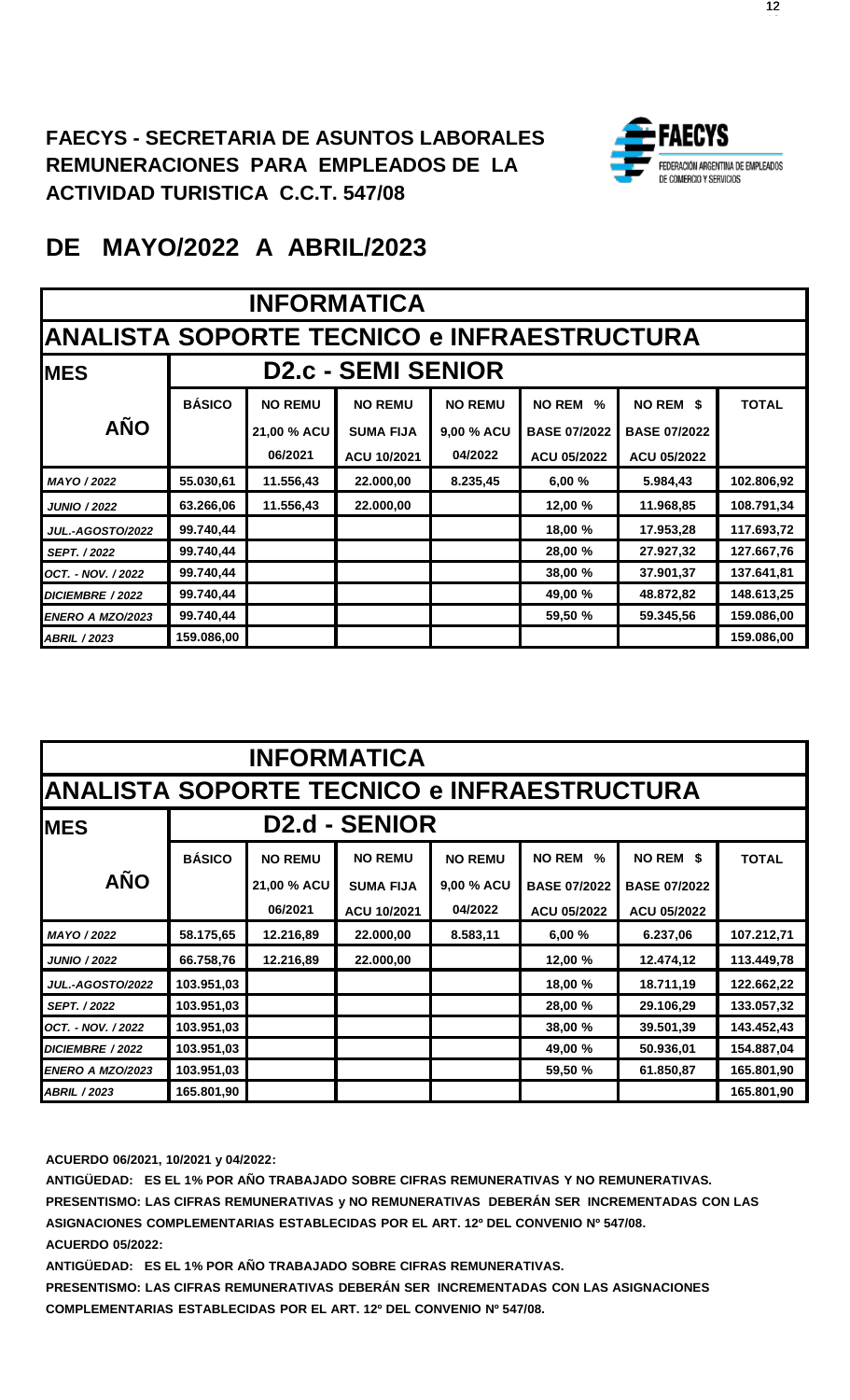

|                         | <b>INFORMATICA</b>                        |                                    |                                 |                |                                |                     |              |  |  |  |  |
|-------------------------|-------------------------------------------|------------------------------------|---------------------------------|----------------|--------------------------------|---------------------|--------------|--|--|--|--|
|                         | <b>ANALISTA DE PRODUCTOS TECNOLOGICOS</b> |                                    |                                 |                |                                |                     |              |  |  |  |  |
| <b>IMES</b>             |                                           |                                    | D <sub>3.a</sub> - PRINCIPIANTE |                |                                |                     |              |  |  |  |  |
|                         | <b>BÁSICO</b>                             | <b>NO REMU</b>                     | <b>NO REMU</b>                  | <b>NO REMU</b> | <b>NO REM</b><br>$\frac{0}{0}$ | NO REM \$           | <b>TOTAL</b> |  |  |  |  |
| <b>AÑO</b>              |                                           | 21,00 % ACU                        | <b>SUMA FIJA</b>                | 9,00 % ACU     | <b>BASE 07/2022</b>            | <b>BASE 07/2022</b> |              |  |  |  |  |
|                         |                                           | 06/2021                            | ACU 10/2021                     | 04/2022        | <b>ACU 05/2022</b>             | ACU 05/2022         |              |  |  |  |  |
| MAYO / 2022             | 50.313,04                                 | 10.565,74                          | 22.000,00                       | 7.713,95       | 6,00%                          | 5.605,47            | 96.198,20    |  |  |  |  |
| <b>JUNIO / 2022</b>     | 58.026,99                                 | 10.565,74                          | 22.000,00                       |                | 12,00 %                        | 11.210,94           | 101.803,68   |  |  |  |  |
| <b>JUL.-AGOSTO/2022</b> | 93.424,54                                 |                                    |                                 |                | 18,00 %                        | 16.816,42           | 110.240,95   |  |  |  |  |
| SEPT. / 2022            | 93.424,54                                 |                                    |                                 |                | 28,00 %                        | 26.158,87           | 119.583,41   |  |  |  |  |
| OCT. - NOV. / 2022      | 93.424,54                                 |                                    |                                 |                | 38,00 %                        | 35.501,32           | 128.925,86   |  |  |  |  |
| DICIEMBRE / 2022        | 93.424,54                                 | 49,00 %<br>45.778,02<br>139.202,56 |                                 |                |                                |                     |              |  |  |  |  |
| <b>ENERO A MZO/2023</b> | 93.424,54                                 | 59,50 %<br>55.587,60<br>149.012,13 |                                 |                |                                |                     |              |  |  |  |  |
| <b>ABRIL / 2023</b>     | 149.012,13                                |                                    |                                 |                |                                |                     | 149.012,13   |  |  |  |  |

|                                           | <b>INFORMATICA</b> |                                    |                      |                |                                |                     |              |  |  |  |
|-------------------------------------------|--------------------|------------------------------------|----------------------|----------------|--------------------------------|---------------------|--------------|--|--|--|
| <b>ANALISTA DE PRODUCTOS TECNOLOGICOS</b> |                    |                                    |                      |                |                                |                     |              |  |  |  |
| <b>IMES</b>                               |                    |                                    | <b>D3.b - JUNIOR</b> |                |                                |                     |              |  |  |  |
|                                           | <b>BÁSICO</b>      | <b>NO REMU</b>                     | <b>NO REMU</b>       | <b>NO REMU</b> | <b>NO REM</b><br>$\frac{9}{6}$ | NO REM \$           | <b>TOTAL</b> |  |  |  |
| <b>AÑO</b>                                |                    | 21,00 % ACU                        | <b>SUMA FIJA</b>     | 9,00 % ACU     | <b>BASE 07/2022</b>            | <b>BASE 07/2022</b> |              |  |  |  |
|                                           |                    | 06/2021                            | ACU 10/2021          | 04/2022        | ACU 05/2022                    | <b>ACU 05/2022</b>  |              |  |  |  |
| MAYO / 2022                               | 51.885,56          | 10.895,97                          | 22.000,00            | 7.887,78       | 6,00%                          | 5.731,79            | 98.401,10    |  |  |  |
| <b>JUNIO / 2022</b>                       | 59.773,34          | 10.895,97                          | 22.000,00            |                | 12,00 %                        | 11.463,58           | 104.132,89   |  |  |  |
| <b>JUL.-AGOSTO/2022</b>                   | 95.529,83          |                                    |                      |                | 18,00 %                        | 17.195,37           | 112.725,20   |  |  |  |
| <b>SEPT. / 2022</b>                       | 95.529,83          |                                    |                      |                | 28,00 %                        | 26.748,35           | 122.278,19   |  |  |  |
| OCT. - NOV. / 2022                        | 95.529,83          |                                    |                      |                | 38,00 %                        | 36.301,34           | 131.831,17   |  |  |  |
| DICIEMBRE / 2022                          | 95.529,83          | 49,00 %<br>46.809,62<br>142.339,45 |                      |                |                                |                     |              |  |  |  |
| ENERO A MZO/2023                          | 95.529,83          | 59,50 %<br>152.370,08<br>56.840,25 |                      |                |                                |                     |              |  |  |  |
| <b>ABRIL / 2023</b>                       | 152.370,08         |                                    |                      |                |                                |                     | 152.370,08   |  |  |  |

**ACUERDO 06/2021, 10/2021 y 04/2022:**

**ANTIGÜEDAD: ES EL 1% POR AÑO TRABAJADO SOBRE CIFRAS REMUNERATIVAS Y NO REMUNERATIVAS. PRESENTISMO: LAS CIFRAS REMUNERATIVAS y NO REMUNERATIVAS DEBERÁN SER INCREMENTADAS CON LAS ASIGNACIONES COMPLEMENTARIAS ESTABLECIDAS POR EL ART. 12º DEL CONVENIO Nº 547/08. ACUERDO 05/2022:**

**ANTIGÜEDAD: ES EL 1% POR AÑO TRABAJADO SOBRE CIFRAS REMUNERATIVAS.**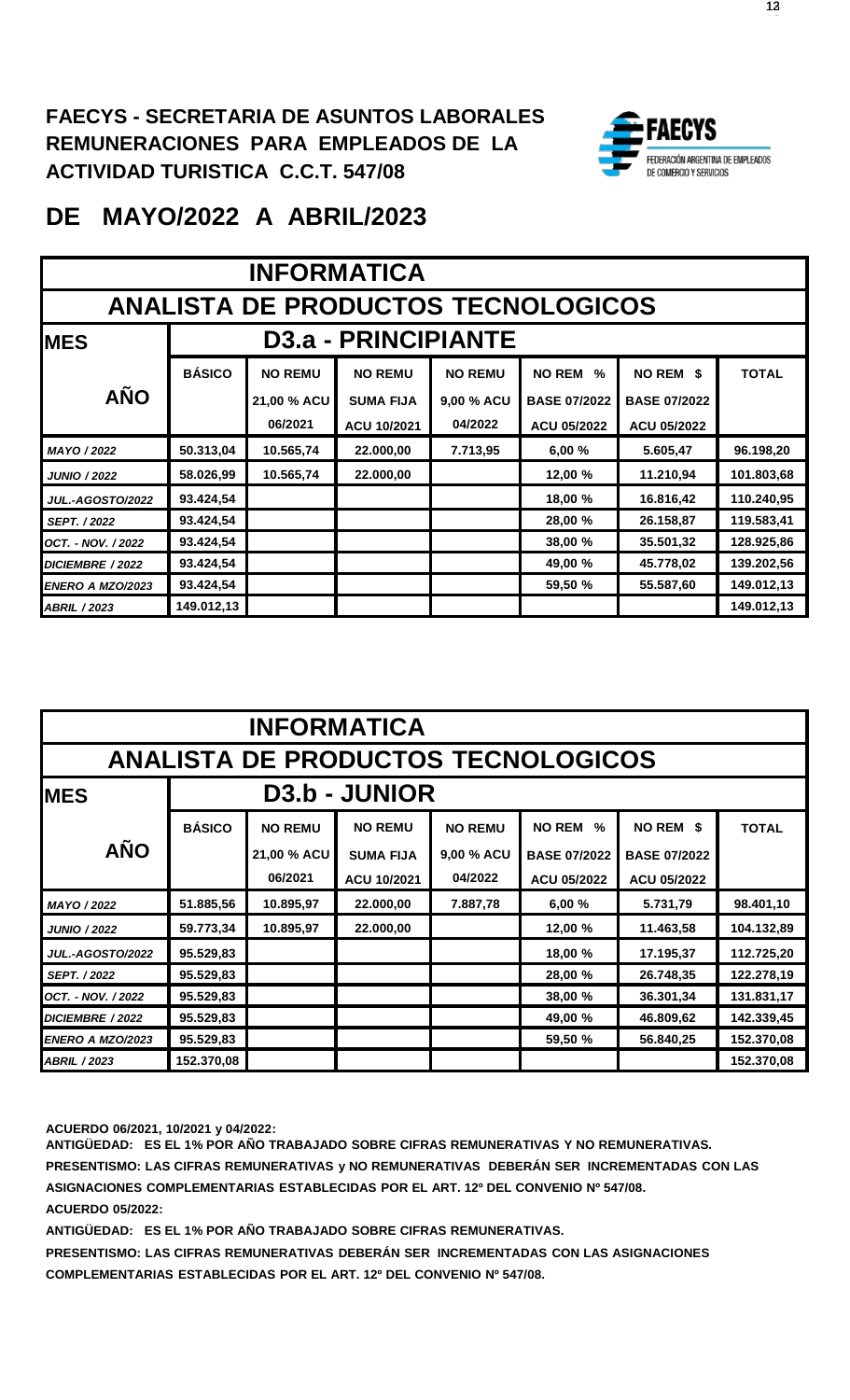

|                         | <b>INFORMATICA</b>                        |                                    |                           |                |                                |                     |              |  |  |  |
|-------------------------|-------------------------------------------|------------------------------------|---------------------------|----------------|--------------------------------|---------------------|--------------|--|--|--|
|                         | <b>ANALISTA DE PRODUCTOS TECNOLOGICOS</b> |                                    |                           |                |                                |                     |              |  |  |  |
| <b>IMES</b>             |                                           |                                    | <b>D3.c - SEMI SENIOR</b> |                |                                |                     |              |  |  |  |
|                         | <b>BÁSICO</b>                             | <b>NO REMU</b>                     | <b>NO REMU</b>            | <b>NO REMU</b> | <b>NO REM</b><br>$\frac{0}{0}$ | NO REM \$           | <b>TOTAL</b> |  |  |  |
| <b>AÑO</b>              |                                           | 21,00 % ACU                        | <b>SUMA FIJA</b>          | 9,00 % ACU     | <b>BASE 07/2022</b>            | <b>BASE 07/2022</b> |              |  |  |  |
|                         |                                           | 06/2021                            | ACU 10/2021               | 04/2022        | ACU 05/2022                    | <b>ACU 05/2022</b>  |              |  |  |  |
| MAYO / 2022             | 55.030,61                                 | 11.556,43                          | 22.000,00                 | 8.235,45       | 6,00 %                         | 5.984,43            | 102.806,92   |  |  |  |
| <b>JUNIO / 2022</b>     | 63.266,06                                 | 11.556,43                          | 22.000,00                 |                | 12,00 %                        | 11.968,85           | 108.791,34   |  |  |  |
| <b>JUL.-AGOSTO/2022</b> | 99.740,44                                 |                                    |                           |                | 18,00 %                        | 17.953,28           | 117.693,72   |  |  |  |
| <b>SEPT. / 2022</b>     | 99.740,44                                 |                                    |                           |                | 28,00 %                        | 27.927,32           | 127.667,76   |  |  |  |
| OCT. - NOV. / 2022      | 99.740,44                                 |                                    |                           |                | 38,00 %                        | 37.901,37           | 137.641,81   |  |  |  |
| DICIEMBRE / 2022        | 99.740,44                                 | 148.613,25<br>49,00 %<br>48.872,82 |                           |                |                                |                     |              |  |  |  |
| ENERO A MZO/2023        | 99.740,44                                 | 59,50 %<br>59.345,56<br>159.086,00 |                           |                |                                |                     |              |  |  |  |
| <b>ABRIL / 2023</b>     | 159.086,00                                |                                    |                           |                |                                |                     | 159.086,00   |  |  |  |

|                         | <b>INFORMATICA</b>                               |                                    |                      |                |                     |                     |              |  |  |  |
|-------------------------|--------------------------------------------------|------------------------------------|----------------------|----------------|---------------------|---------------------|--------------|--|--|--|
|                         | <b>ANALISTA DE PRODUCTOS TECNOLOGICOS</b>        |                                    |                      |                |                     |                     |              |  |  |  |
| <b>MES</b>              |                                                  |                                    | <b>D3.d - SENIOR</b> |                |                     |                     |              |  |  |  |
|                         | <b>BÁSICO</b>                                    | <b>NO REMU</b>                     | <b>NO REMU</b>       | <b>NO REMU</b> | <b>NO REM</b><br>%  | NO REM \$           | <b>TOTAL</b> |  |  |  |
| <b>AÑO</b>              |                                                  | 21,00 % ACU                        | <b>SUMA FIJA</b>     | 9,00 % ACU     | <b>BASE 07/2022</b> | <b>BASE 07/2022</b> |              |  |  |  |
|                         |                                                  | 06/2021                            | ACU 10/2021          | 04/2022        | <b>ACU 05/2022</b>  | ACU 05/2022         |              |  |  |  |
| MAYO / 2022             | 58.175,65                                        | 12.216,89                          | 22.000,00            | 8.583,11       | 6,00%               | 6.237,06            | 107.212,71   |  |  |  |
| <b>JUNIO / 2022</b>     | 66.758,76                                        | 12.216,89                          | 22.000,00            |                | 12,00 %             | 12.474,12           | 113.449,78   |  |  |  |
| <b>JUL.-AGOSTO/2022</b> | 103.951,03                                       |                                    |                      |                | 18,00 %             | 18.711,19           | 122.662,22   |  |  |  |
| <b>SEPT. / 2022</b>     | 103.951,03                                       |                                    |                      |                | 28,00 %             | 29.106,29           | 133.057,32   |  |  |  |
| OCT. - NOV. / 2022      | 103.951,03                                       |                                    |                      |                | 38,00 %             | 39.501,39           | 143.452,43   |  |  |  |
| DICIEMBRE / 2022        | 103.951,03<br>154.887,04<br>49,00 %<br>50.936,01 |                                    |                      |                |                     |                     |              |  |  |  |
| ENERO A MZO/2023        | 103.951,03                                       | 59,50 %<br>61.850,87<br>165.801,90 |                      |                |                     |                     |              |  |  |  |
| <b>ABRIL / 2023</b>     | 165.801,90                                       |                                    |                      |                |                     |                     | 165.801,90   |  |  |  |

**ACUERDO 06/2021, 10/2021 y 04/2022: ANTIGÜEDAD: ES EL 1% POR AÑO TRABAJADO SOBRE CIFRAS REMUNERATIVAS Y NO REMUNERATIVAS. PRESENTISMO: LAS CIFRAS REMUNERATIVAS y NO REMUNERATIVAS DEBERÁN SER INCREMENTADAS CON LAS ASIGNACIONES COMPLEMENTARIAS ESTABLECIDAS POR EL ART. 12º DEL CONVENIO Nº 547/08. ACUERDO 05/2022:**

**ANTIGÜEDAD: ES EL 1% POR AÑO TRABAJADO SOBRE CIFRAS REMUNERATIVAS.**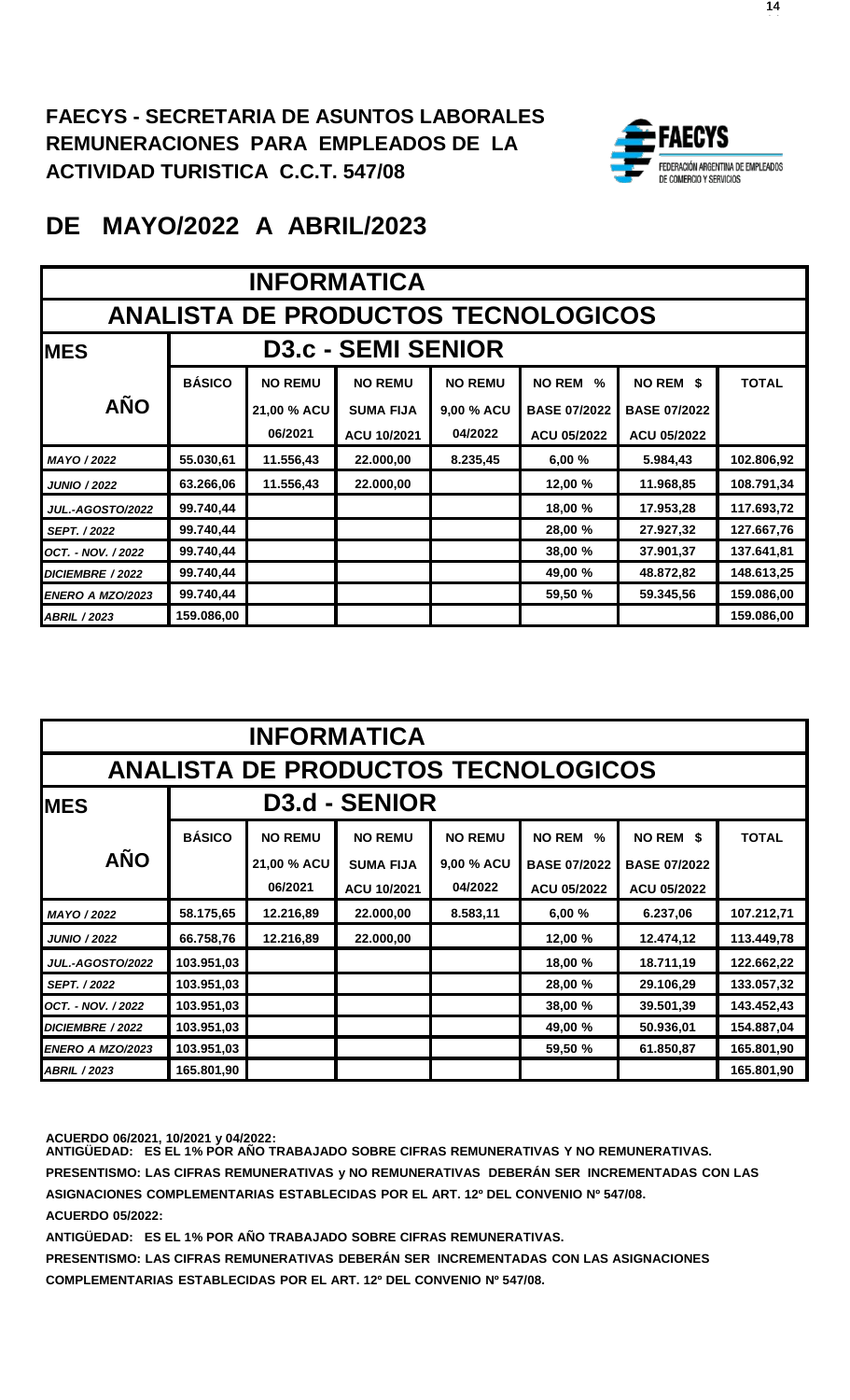

### **DE MAYO/2022 A ABRIL/2023**

|                         | <b>INFORMATICA</b>            |                                    |                            |                |                       |                     |              |  |  |  |
|-------------------------|-------------------------------|------------------------------------|----------------------------|----------------|-----------------------|---------------------|--------------|--|--|--|
|                         | PERSONAL DE MARKETING ON LINE |                                    |                            |                |                       |                     |              |  |  |  |
| <b>IMES</b>             |                               |                                    | <b>D4.a - PRINCIPIANTE</b> |                |                       |                     |              |  |  |  |
|                         | <b>BÁSICO</b>                 | <b>NO REMU</b>                     | <b>NO REMU</b>             | <b>NO REMU</b> | <b>NO REM</b><br>$\%$ | NO REM \$           | <b>TOTAL</b> |  |  |  |
| <b>AÑO</b>              |                               | 21,00 % ACU                        | <b>SUMA FIJA</b>           | 9,00 % ACU     | <b>BASE 07/2022</b>   | <b>BASE 07/2022</b> |              |  |  |  |
|                         |                               | 06/2021                            | ACU 10/2021                | 04/2022        | ACU 05/2022           | ACU 05/2022         |              |  |  |  |
| MAYO / 2022             | 50.313,04                     | 10.565,74                          | 22.000,00                  | 7.713,95       | 6,00 %                | 5.605,47            | 96.198,20    |  |  |  |
| <b>JUNIO / 2022</b>     | 58.026,99                     | 10.565,74                          | 22.000,00                  |                | 12,00 %               | 11.210,94           | 101.803,68   |  |  |  |
| <b>JUL.-AGOSTO/2022</b> | 93.424,54                     |                                    |                            |                | 18,00 %               | 16.816,42           | 110.240,95   |  |  |  |
| <b>SEPT. / 2022</b>     | 93.424,54                     |                                    |                            |                | 28,00 %               | 26.158,87           | 119.583,41   |  |  |  |
| OCT. - NOV. / 2022      | 93.424,54                     |                                    |                            |                | 38,00 %               | 35.501,32           | 128.925,86   |  |  |  |
| DICIEMBRE / 2022        | 93.424,54                     | 49,00 %<br>45.778,02<br>139.202,56 |                            |                |                       |                     |              |  |  |  |
| ENERO A MZO/2023        | 93.424,54                     |                                    |                            |                | 59,50 %               | 55.587,60           | 149.012,13   |  |  |  |
| <b>ABRIL / 2023</b>     | 149.012,13                    |                                    |                            |                |                       |                     | 149.012,13   |  |  |  |

|                                      | <b>INFORMATICA</b> |                                    |                      |                |                                |                     |              |  |  |  |
|--------------------------------------|--------------------|------------------------------------|----------------------|----------------|--------------------------------|---------------------|--------------|--|--|--|
| <b>PERSONAL DE MARKETING ON LINE</b> |                    |                                    |                      |                |                                |                     |              |  |  |  |
| <b>IMES</b>                          |                    |                                    | <b>D4.b - JUNIOR</b> |                |                                |                     |              |  |  |  |
|                                      | <b>BÁSICO</b>      | <b>NO REMU</b>                     | <b>NO REMU</b>       | <b>NO REMU</b> | <b>NO REM</b><br>$\frac{0}{0}$ | NO REM \$           | <b>TOTAL</b> |  |  |  |
| <b>AÑO</b>                           |                    | 21,00 % ACU                        | <b>SUMA FIJA</b>     | 9,00 % ACU     | <b>BASE 07/2022</b>            | <b>BASE 07/2022</b> |              |  |  |  |
|                                      |                    | 06/2021                            | ACU 10/2021          | 04/2022        | ACU 05/2022                    | <b>ACU 05/2022</b>  |              |  |  |  |
| MAYO / 2022                          | 51.885,56          | 10.895,97                          | 22.000,00            | 7.887,78       | 6,00%                          | 5.731,79            | 98.401,10    |  |  |  |
| <b>JUNIO / 2022</b>                  | 59.773,34          | 10.895,97                          | 22.000,00            |                | 12,00 %                        | 11.463,58           | 104.132,89   |  |  |  |
| <b>JUL.-AGOSTO/2022</b>              | 95.529,83          |                                    |                      |                | 18,00 %                        | 17.195,37           | 112.725,20   |  |  |  |
| <b>SEPT. / 2022</b>                  | 95.529,83          |                                    |                      |                | 28,00 %                        | 26.748,35           | 122.278,19   |  |  |  |
| OCT. - NOV. / 2022                   | 95.529,83          |                                    |                      |                | 38,00 %                        | 36.301,34           | 131.831,17   |  |  |  |
| DICIEMBRE / 2022                     | 95.529,83          | 49,00 %<br>46.809,62<br>142.339,45 |                      |                |                                |                     |              |  |  |  |
| <b>ENERO A MZO/2023</b>              | 95.529,83          | 59,50 %<br>152.370,08<br>56.840,25 |                      |                |                                |                     |              |  |  |  |
| <b>ABRIL / 2023</b>                  | 152.370,08         |                                    |                      |                |                                |                     | 152.370,08   |  |  |  |

**ACUERDO 06/2021, 10/2021 y 04/2022:**

**ANTIGÜEDAD: ES EL 1% POR AÑO TRABAJADO SOBRE CIFRAS REMUNERATIVAS Y NO REMUNERATIVAS. PRESENTISMO: LAS CIFRAS REMUNERATIVAS y NO REMUNERATIVAS DEBERÁN SER INCREMENTADAS CON LAS ASIGNACIONES COMPLEMENTARIAS ESTABLECIDAS POR EL ART. 12º DEL CONVENIO Nº 547/08. ACUERDO 05/2022:**

**ANTIGÜEDAD: ES EL 1% POR AÑO TRABAJADO SOBRE CIFRAS REMUNERATIVAS.**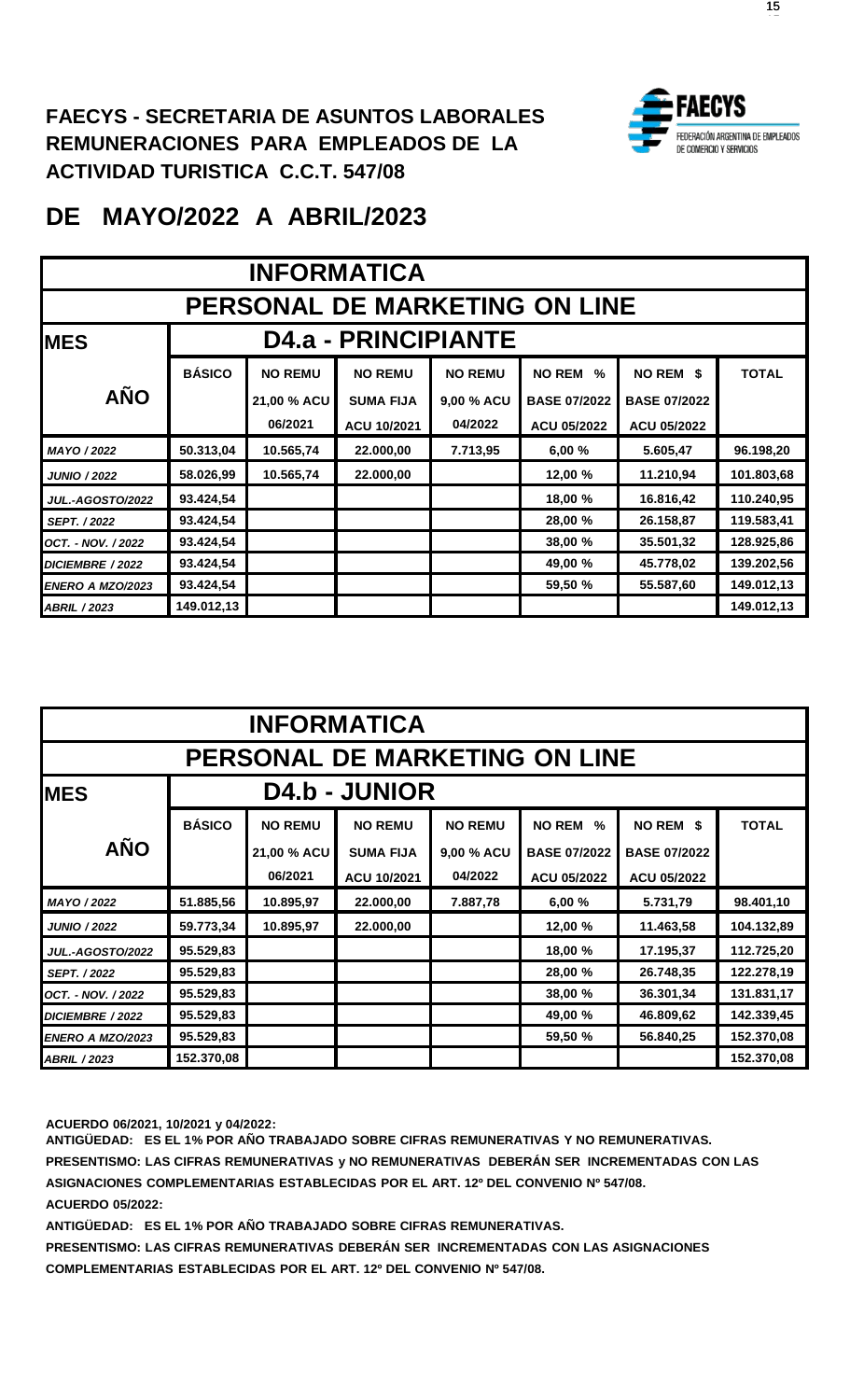

|                           | <b>INFORMATICA</b>            |                                    |                           |                |                                |                     |              |  |  |  |
|---------------------------|-------------------------------|------------------------------------|---------------------------|----------------|--------------------------------|---------------------|--------------|--|--|--|
|                           | PERSONAL DE MARKETING ON LINE |                                    |                           |                |                                |                     |              |  |  |  |
| <b>IMES</b>               |                               |                                    | <b>D4.c - SEMI SENIOR</b> |                |                                |                     |              |  |  |  |
|                           | <b>BÁSICO</b>                 | <b>NO REMU</b>                     | <b>NO REMU</b>            | <b>NO REMU</b> | <b>NO REM</b><br>$\frac{0}{0}$ | NO REM \$           | <b>TOTAL</b> |  |  |  |
| <b>AÑO</b>                |                               | 21,00 % ACU                        | <b>SUMA FIJA</b>          | 9,00 % ACU     | <b>BASE 07/2022</b>            | <b>BASE 07/2022</b> |              |  |  |  |
|                           |                               | 06/2021                            | ACU 10/2021               | 04/2022        | ACU 05/2022                    | ACU 05/2022         |              |  |  |  |
| MAYO / 2022               | 55.030,61                     | 11.556,43                          | 22.000,00                 | 8.235,45       | 6,00%                          | 5.984,43            | 102.806,92   |  |  |  |
| <b>JUNIO / 2022</b>       | 63.266,06                     | 11.556,43                          | 22.000,00                 |                | 12,00 %                        | 11.968,85           | 108.791,34   |  |  |  |
| <b>JUL.-AGOSTO/2022</b>   | 99.740,44                     |                                    |                           |                | 18,00 %                        | 17.953,28           | 117.693,72   |  |  |  |
| SEPT. / 2022              | 99.740,44                     |                                    |                           |                | 28,00 %                        | 27.927,32           | 127.667,76   |  |  |  |
| <b>OCT. - NOV. / 2022</b> | 99.740,44                     |                                    |                           |                | 38,00 %                        | 37.901,37           | 137.641,81   |  |  |  |
| DICIEMBRE / 2022          | 99.740,44                     | 148.613,25<br>49,00 %<br>48.872,82 |                           |                |                                |                     |              |  |  |  |
| ENERO A MZO/2023          | 99.740,44                     | 59,50 %<br>59.345,56<br>159.086,00 |                           |                |                                |                     |              |  |  |  |
| <b>ABRIL / 2023</b>       | 159.086,00                    |                                    |                           |                |                                |                     | 159.086,00   |  |  |  |

|                               | <b>INFORMATICA</b> |                                    |                      |                |                                |                     |              |  |  |  |
|-------------------------------|--------------------|------------------------------------|----------------------|----------------|--------------------------------|---------------------|--------------|--|--|--|
| PERSONAL DE MARKETING ON LINE |                    |                                    |                      |                |                                |                     |              |  |  |  |
| <b>MES</b>                    |                    |                                    | <b>D4.d - SENIOR</b> |                |                                |                     |              |  |  |  |
|                               | <b>BÁSICO</b>      | <b>NO REMU</b>                     | <b>NO REMU</b>       | <b>NO REMU</b> | <b>NO REM</b><br>$\frac{0}{2}$ | NO REM \$           | <b>TOTAL</b> |  |  |  |
| <b>AÑO</b>                    |                    | 21,00 % ACU                        | <b>SUMA FIJA</b>     | 9,00 % ACU     | <b>BASE 07/2022</b>            | <b>BASE 07/2022</b> |              |  |  |  |
|                               |                    | 06/2021                            | ACU 10/2021          | 04/2022        | ACU 05/2022                    | ACU 05/2022         |              |  |  |  |
| MAYO / 2022                   | 58.175,65          | 12.216,89                          | 22.000,00            | 8.583,11       | 6,00%                          | 6.237,06            | 107.212,71   |  |  |  |
| <b>JUNIO / 2022</b>           | 66.758,76          | 12.216,89                          | 22.000,00            |                | 12,00 %                        | 12.474,12           | 113.449.78   |  |  |  |
| <b>JUL.-AGOSTO/2022</b>       | 103.951,03         |                                    |                      |                | 18,00 %                        | 18.711,19           | 122.662,22   |  |  |  |
| SEPT. / 2022                  | 103.951,03         |                                    |                      |                | 28,00 %                        | 29.106,29           | 133.057,32   |  |  |  |
| <b>OCT. - NOV. / 2022</b>     | 103.951,03         |                                    |                      |                | 38,00 %                        | 39.501,39           | 143.452,43   |  |  |  |
| DICIEMBRE / 2022              | 103.951,03         | 50.936,01<br>154.887,04<br>49,00 % |                      |                |                                |                     |              |  |  |  |
| <b>ENERO A MZO/2023</b>       | 103.951,03         | 165.801,90<br>59,50 %<br>61.850,87 |                      |                |                                |                     |              |  |  |  |
| <b>ABRIL / 2023</b>           | 165.801,90         |                                    |                      |                |                                |                     | 165.801,90   |  |  |  |

**ACUERDO 06/2021, 10/2021 y 04/2022:**

**ANTIGÜEDAD: ES EL 1% POR AÑO TRABAJADO SOBRE CIFRAS REMUNERATIVAS Y NO REMUNERATIVAS. PRESENTISMO: LAS CIFRAS REMUNERATIVAS y NO REMUNERATIVAS DEBERÁN SER INCREMENTADAS CON LAS ASIGNACIONES COMPLEMENTARIAS ESTABLECIDAS POR EL ART. 12º DEL CONVENIO Nº 547/08. ACUERDO 05/2022:**

**ANTIGÜEDAD: ES EL 1% POR AÑO TRABAJADO SOBRE CIFRAS REMUNERATIVAS.**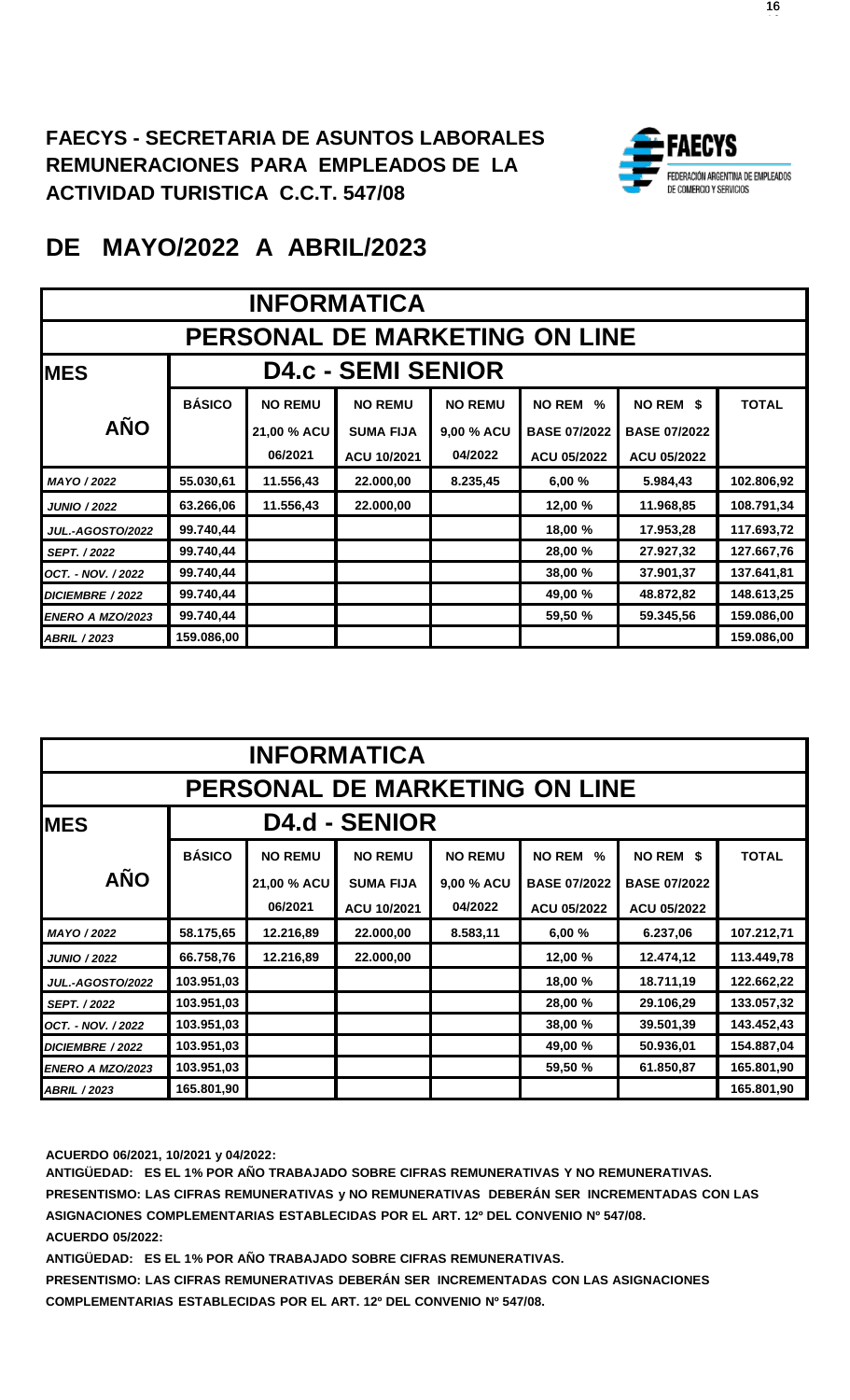

## **DE MAYO/2022 A ABRIL/2023**

|                         | <b>INFORMATICA</b>     |                                    |                  |                |                       |                     |              |  |  |  |
|-------------------------|------------------------|------------------------------------|------------------|----------------|-----------------------|---------------------|--------------|--|--|--|
| <b>MES</b>              | <b>D5 - SUPERVISOR</b> |                                    |                  |                |                       |                     |              |  |  |  |
|                         | <b>BÁSICO</b>          | <b>NO REMU</b>                     | <b>NO REMU</b>   | <b>NO REMU</b> | <b>NO REM</b><br>$\%$ | NO REM \$           | <b>TOTAL</b> |  |  |  |
| <b>AÑO</b>              |                        | 21,00 % ACU                        | <b>SUMA FIJA</b> | 9,00 % ACU     | <b>BASE 07/2022</b>   | <b>BASE 07/2022</b> |              |  |  |  |
|                         |                        | 06/2021                            | ACU 10/2021      | 04/2022        | <b>ACU 05/2022</b>    | <b>ACU 05/2022</b>  |              |  |  |  |
| MAYO / 2022             | 62.893,21              | 13.207,57                          | 22.000,00        | 9.104,61       | 6,00%                 | 6.616,01            | 113.821,40   |  |  |  |
| <b>JUNIO / 2022</b>     | 71.997,82              | 13.207,57                          | 22.000,00        |                | 12,00 %               | 13.232,03           | 120.437,42   |  |  |  |
| <b>JUL.-AGOSTO/2022</b> | 110.266,92             |                                    |                  |                | 18,00 %               | 19.848,04           | 130.114,96   |  |  |  |
| <b>SEPT. / 2022</b>     | 110.266,92             |                                    |                  |                | 28,00 %               | 30.874,74           | 141.141,65   |  |  |  |
| OCT. - NOV. / 2022      | 110.266,92             |                                    |                  |                | 38,00 %               | 41.901,43           | 152.168,34   |  |  |  |
| DICIEMBRE / 2022        | 110.266,92             |                                    |                  |                | 49,00 %               | 54.030,79           | 164.297,70   |  |  |  |
| ENERO A MZO/2023        | 110.266,92             | 59,50 %<br>65.608,81<br>175.875,73 |                  |                |                       |                     |              |  |  |  |
| <b>ABRIL / 2023</b>     | 175.875,73             |                                    |                  |                |                       |                     | 175.875,73   |  |  |  |

**ACUERDO 06/2021, 10/2021 y 04/2022:**

**ANTIGÜEDAD: ES EL 1% POR AÑO TRABAJADO SOBRE CIFRAS REMUNERATIVAS Y NO REMUNERATIVAS. PRESENTISMO: LAS CIFRAS REMUNERATIVAS y NO REMUNERATIVAS DEBERÁN SER INCREMENTADAS CON LAS ASIGNACIONES COMPLEMENTARIAS ESTABLECIDAS POR EL ART. 12º DEL CONVENIO Nº 547/08. ACUERDO 05/2022:**

**ANTIGÜEDAD: ES EL 1% POR AÑO TRABAJADO SOBRE CIFRAS REMUNERATIVAS.**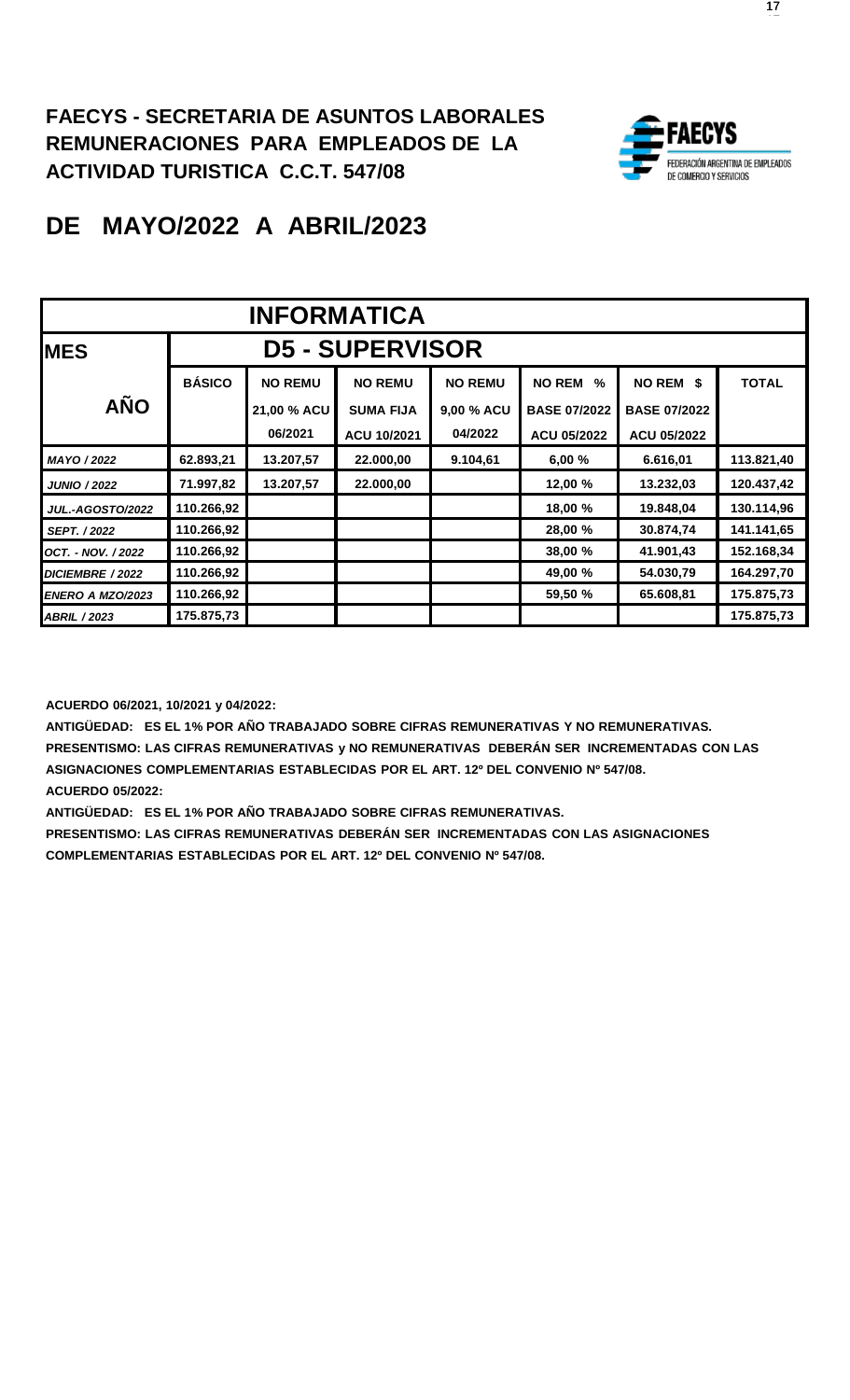

## **DE MAYO/2022 A ABRIL/2023**

|                            | <b>INFORMATICA</b> |                                    |                      |                |                       |                     |              |  |  |  |
|----------------------------|--------------------|------------------------------------|----------------------|----------------|-----------------------|---------------------|--------------|--|--|--|
| <b>CENTRO DE CONTACTOS</b> |                    |                                    |                      |                |                       |                     |              |  |  |  |
| <b>MES</b>                 |                    |                                    | <b>E1 - OPERADOR</b> |                |                       |                     |              |  |  |  |
|                            | <b>BÁSICO</b>      | <b>NO REMU</b>                     | <b>NO REMU</b>       | <b>NO REMU</b> | <b>NO REM</b><br>$\%$ | NO REM \$           | <b>TOTAL</b> |  |  |  |
| <b>AÑO</b>                 |                    | 21,00 % ACU                        | <b>SUMA FIJA</b>     | 9,00 % ACU     | <b>BASE 07/2022</b>   | <b>BASE 07/2022</b> |              |  |  |  |
|                            |                    | 06/2021                            | ACU 10/2021          | 04/2022        | <b>ACU 05/2022</b>    | <b>ACU 05/2022</b>  |              |  |  |  |
| MAYO / 2022                | 49.807,87          | 10.459,65                          | 22.000,00            | 7.658,11       | 6,00%                 | 5.564,89            | 95.490,52    |  |  |  |
| <b>JUNIO / 2022</b>        | 57.465,98          | 10.459,65                          | 22.000,00            |                | 12,00 %               | 11.129,78           | 101.055,41   |  |  |  |
| <b>JUL.-AGOSTO/2022</b>    | 92.748,21          |                                    |                      |                | 18,00 %               | 16.694,68           | 109.442,88   |  |  |  |
| <b>SEPT. / 2022</b>        | 92.748,21          |                                    |                      |                | 28,00 %               | 25.969,50           | 118.717,71   |  |  |  |
| OCT. - NOV. / 2022         | 92.748,21          |                                    |                      |                | 38,00 %               | 35.244,32           | 127.992,53   |  |  |  |
| DICIEMBRE / 2022           | 92.748,21          | 49,00 %<br>45.446,62<br>138.194,83 |                      |                |                       |                     |              |  |  |  |
| ENERO A MZO/2023           | 92.748,21          | 59,50 %<br>55.185,18<br>147.933,39 |                      |                |                       |                     |              |  |  |  |
| <b>ABRIL / 2023</b>        | 147.933,39         |                                    |                      |                |                       |                     | 147.933,39   |  |  |  |

|                         | <b>INFORMATICA</b>         |                                    |                        |                |                     |                     |              |  |  |  |
|-------------------------|----------------------------|------------------------------------|------------------------|----------------|---------------------|---------------------|--------------|--|--|--|
|                         | <b>CENTRO DE CONTACTOS</b> |                                    |                        |                |                     |                     |              |  |  |  |
| <b>MES</b>              |                            |                                    | <b>E2 - SUPERVISOR</b> |                |                     |                     |              |  |  |  |
|                         | <b>BÁSICO</b>              | <b>NO REMU</b>                     | <b>NO REMU</b>         | <b>NO REMU</b> | <b>NO REM</b><br>%  | NO REM \$           | <b>TOTAL</b> |  |  |  |
| <b>AÑO</b>              |                            | 21,00 % ACU                        | <b>SUMA FIJA</b>       | 9,00 % ACU     | <b>BASE 07/2022</b> | <b>BASE 07/2022</b> |              |  |  |  |
|                         |                            | 06/2021                            | ACU 10/2021            | 04/2022        | <b>ACU 05/2022</b>  | ACU 05/2022         |              |  |  |  |
| MAYO / 2022             | 50.572,91                  | 10.620,31                          | 22.000,00              | 7.742,68       | 6,00%               | 5.626,35            | 96.562,25    |  |  |  |
| <b>JUNIO / 2022</b>     | 58.315,59                  | 10.620,31                          | 22.000,00              |                | 12,00 %             | 11.252,69           | 102.188,59   |  |  |  |
| <b>JUL.-AGOSTO/2022</b> | 93.772,45                  |                                    |                        |                | 18,00 %             | 16.879,04           | 110.651,49   |  |  |  |
| <b>SEPT. / 2022</b>     | 93.772,45                  |                                    |                        |                | 28,00 %             | 26.256,29           | 120.028,73   |  |  |  |
| OCT. - NOV. / 2022      | 93.772,45                  |                                    |                        |                | 38,00 %             | 35.633,53           | 129.405.98   |  |  |  |
| DICIEMBRE / 2022        | 93.772,45                  | 49,00 %<br>45.948,50<br>139.720,95 |                        |                |                     |                     |              |  |  |  |
| ENERO A MZO/2023        | 93.772,45                  | 55.794,61<br>59,50 %<br>149.567,05 |                        |                |                     |                     |              |  |  |  |
| <b>ABRIL / 2023</b>     | 149.567,05                 |                                    |                        |                |                     |                     | 149.567,05   |  |  |  |

**ACUERDO 06/2021, 10/2021 y 04/2022:**

**ANTIGÜEDAD: ES EL 1% POR AÑO TRABAJADO SOBRE CIFRAS REMUNERATIVAS Y NO REMUNERATIVAS. PRESENTISMO: LAS CIFRAS REMUNERATIVAS y NO REMUNERATIVAS DEBERÁN SER INCREMENTADAS CON LAS ASIGNACIONES COMPLEMENTARIAS ESTABLECIDAS POR EL ART. 12º DEL CONVENIO Nº 547/08. ACUERDO 05/2022:**

**ANTIGÜEDAD: ES EL 1% POR AÑO TRABAJADO SOBRE CIFRAS REMUNERATIVAS.**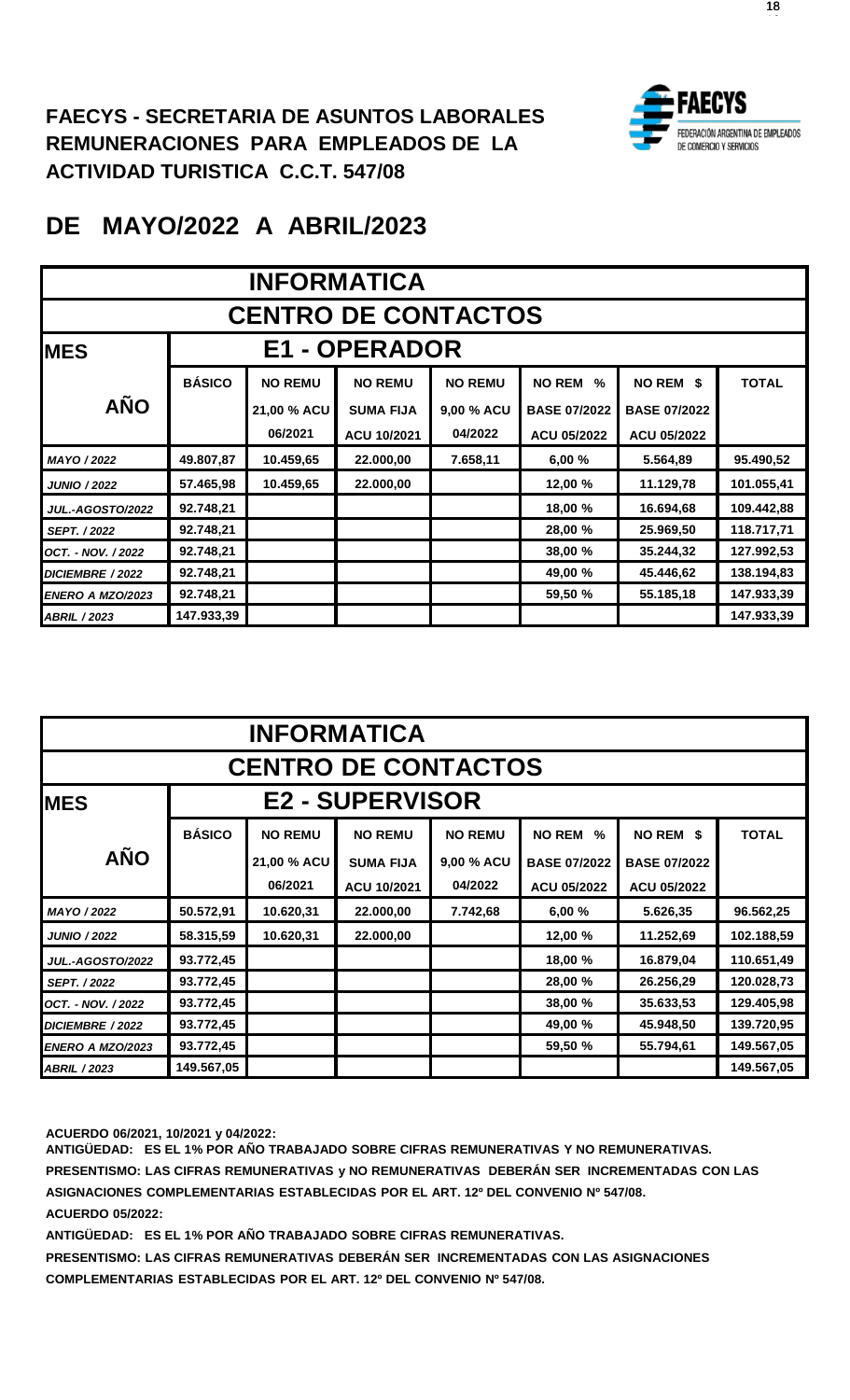

## **DE MAYO/2022 A ABRIL/2023**

|                                          | <b>ADICIONALES</b> |                  |                  |                  |              |  |  |  |  |  |  |
|------------------------------------------|--------------------|------------------|------------------|------------------|--------------|--|--|--|--|--|--|
| <b>OPERATIVO - CATEGORIA C5</b>          |                    |                  |                  |                  |              |  |  |  |  |  |  |
| POR LOS PRIMEROS 100 kms.<br><b>IMES</b> |                    |                  |                  |                  |              |  |  |  |  |  |  |
|                                          | <b>SOBRE</b>       | <b>SO/NO REM</b> | <b>SO/NO REM</b> | <b>SO/NO REM</b> | <b>TOTAL</b> |  |  |  |  |  |  |
| <b>AÑO</b>                               | <b>BASICO</b>      | 21,00 % ACU      | <b>SUMA FIJA</b> | 9,00 % ACU       |              |  |  |  |  |  |  |
|                                          |                    | 06/2021          | ACU 10/2021      | 04/2022          |              |  |  |  |  |  |  |
| MAYO / 2022                              | 4,88               | 1,02             | 2,20             | 0,75             | 8,85         |  |  |  |  |  |  |
| <b>JUNIO / 2022</b>                      | 5,63               | 1,02             | 2,20             |                  | 8,85         |  |  |  |  |  |  |
| <b>JUL.-AGOSTO/2022</b>                  | 9,14               |                  |                  |                  | 9,14         |  |  |  |  |  |  |
| <b>SEPT. / 2022</b>                      | 9,14               |                  |                  |                  | 9,14         |  |  |  |  |  |  |
| OCT. - NOV. / 2022                       | 9,14               |                  |                  |                  | 9,14         |  |  |  |  |  |  |
| 9,14<br>9,14<br>DICIEMBRE / 2022         |                    |                  |                  |                  |              |  |  |  |  |  |  |
| <b>ENERO A MZO/2023</b>                  | 9,14               |                  |                  |                  | 9,14         |  |  |  |  |  |  |
| <b>ABRIL / 2023</b>                      | 14,57              |                  |                  |                  | 14,57        |  |  |  |  |  |  |

|                                       | <b>ADICIONALES</b> |                        |                                 |                       |              |  |  |  |  |  |
|---------------------------------------|--------------------|------------------------|---------------------------------|-----------------------|--------------|--|--|--|--|--|
| <b>OPERATIVO - CATEGORIA C5</b>       |                    |                        |                                 |                       |              |  |  |  |  |  |
| <b>IMAS DE 100 kms.</b><br><b>MES</b> |                    |                        |                                 |                       |              |  |  |  |  |  |
|                                       | <b>SOBRE</b>       | <b>SO/NO REM</b>       | <b>SO/NO REM</b>                | <b>SO/NO REM</b>      | <b>TOTAL</b> |  |  |  |  |  |
| <b>AÑO</b>                            | <b>BASICO</b>      | 21,00 % ACU<br>06/2021 | <b>SUMA FIJA</b><br>ACU 10/2021 | 9,00 % ACU<br>04/2022 |              |  |  |  |  |  |
| MAYO / 2022                           | 5,61               | 1,18                   | 2,53                            | 0,87                  | 10,19        |  |  |  |  |  |
| <b>JUNIO / 2022</b>                   | 6,48               | 1,18                   | 2,53                            |                       | 10,19        |  |  |  |  |  |
| <b>JUL.-AGOSTO/2022</b>               | 10,51              |                        |                                 |                       | 10,51        |  |  |  |  |  |
| <b>SEPT. / 2022</b>                   | 10,51              |                        |                                 |                       | 10,51        |  |  |  |  |  |
| OCT. - NOV. / 2022                    | 10,51              |                        |                                 |                       | 10,51        |  |  |  |  |  |
| DICIEMBRE / 2022                      | 10,51              |                        |                                 |                       | 10,51        |  |  |  |  |  |
| <b>ENERO A MZO/2023</b>               | 10,51              |                        |                                 |                       | 10,51        |  |  |  |  |  |
| <b>ABRIL / 2023</b>                   | 16,76              |                        |                                 |                       | 16,76        |  |  |  |  |  |